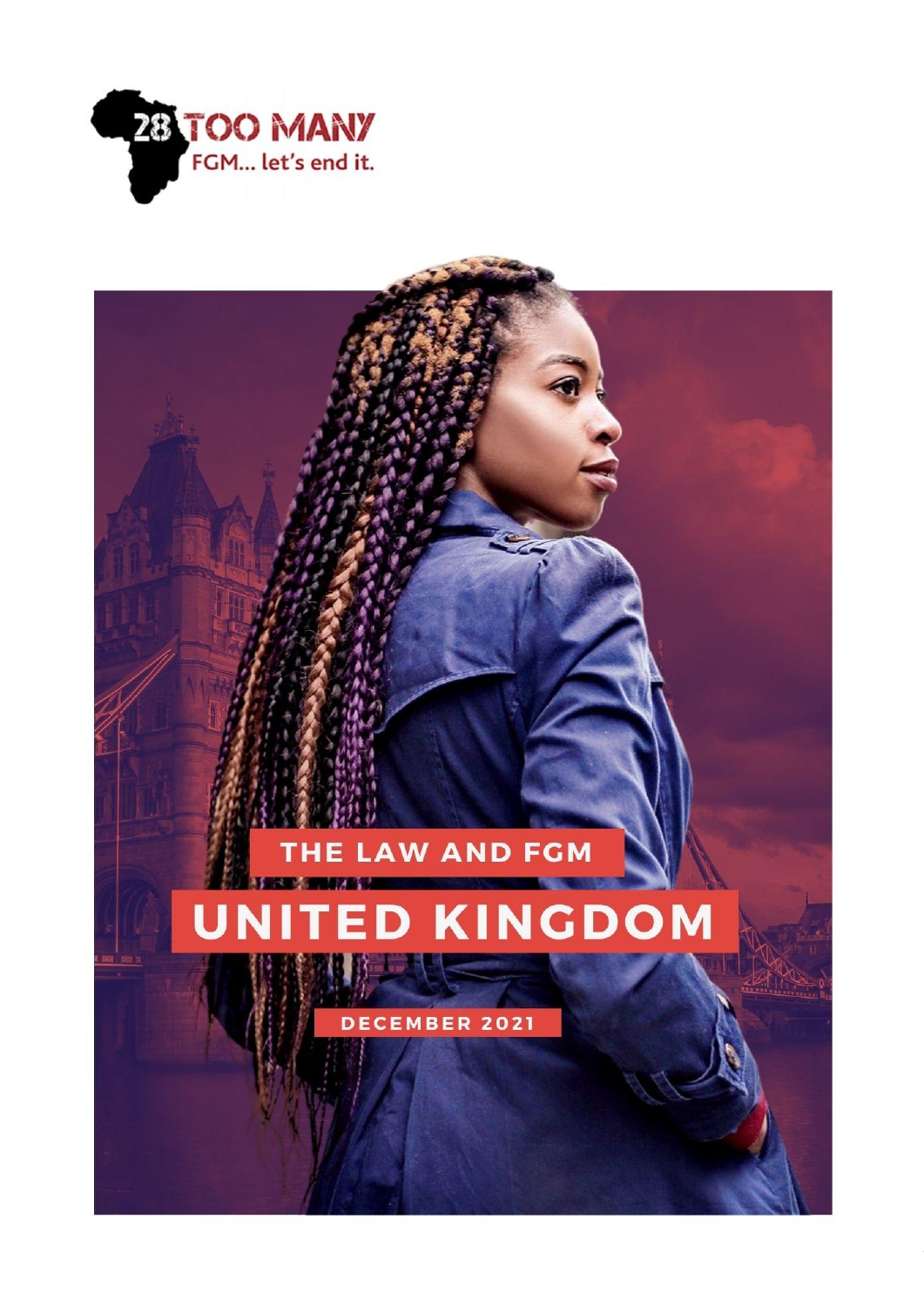# **National Legal Framework**

# **Overview of National Legal Framework in the United Kingdom**

#### *National legislation:*

| $\checkmark$ | Specific law/provision criminalising FGM                                   |
|--------------|----------------------------------------------------------------------------|
| $\checkmark$ | Provides a definition of FGM                                               |
| $\checkmark$ | Criminalises the performance of FGM                                        |
| $\checkmark$ | Criminalises the procurement, arrangement and/or assistance of acts of FGM |
| $\checkmark$ | Obligation for professionals to report incidents of FGM to the authorities |
| $x^*$        | Criminalises the participation of medical professionals in acts of FGM     |
| $\checkmark$ | Extraterritorial application regardless of double criminality              |
|              |                                                                            |

\* Not specifically criminalised.

# **Introduction**

The United Kingdom (UK) is a country in north-western Europe with an estimated population of 66.8 million. <sup>1</sup> The country is a constitutional monarchy with a unitary parliamentary democracy. It has a common-law legal system.

## **FGM Prevalence**

A study by the City University London and Equality Now estimated that, in 2011, 137,000 women and girls who have undergone female genital mutilation (FGM) were living in England and Wales, although born in countries where FGM is practised. It also estimated that as many as 60,000 women and girls living in the UK could be at risk of FGM.

The highest prevalence is in five cities: London, Manchester, Slough, Leicester and Birmingham.<sup>2</sup> Nearly half (49.9%) of the estimated number of women and girls living with FGM are from the Horn of Africa (Djibouti, Eritrea, Somalia and Sudan), where Type III is most commonly practised. Another large diaspora community, representing 19.5% of the estimated number of women and girls living with FGM in the UK, is from Nigeria, where Type II is most commonly practised.<sup>3</sup>

# **National Legal Framework**

# **Specific Laws**

The UK has two specific laws criminalising FGM:

• *the Female Genital Mutilation Act of 2003 (the 2003 Act), applicable in England, Wales and Northern Ireland; and<sup>i</sup>*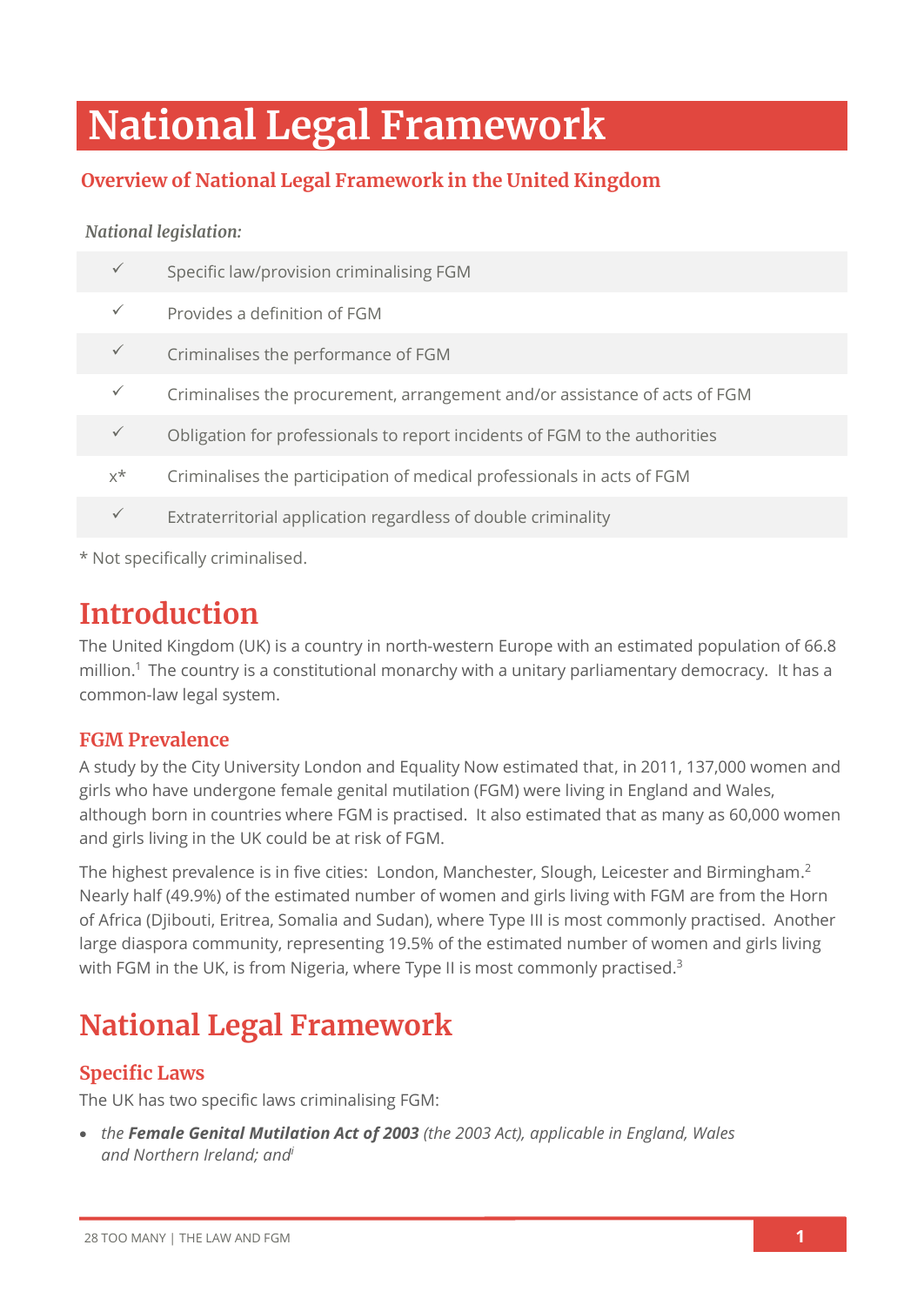• *the Prohibition of Female Genital Mutilation (Scotland) Act of 2005 (the 2005 Act), applicable in Scotland.*

# **Definition of FGM**

The **2003 Act** defines 'FGM' in **Section 1(1)** as excising, infibulating or otherwise mutilating the whole or any part of a girl's labia majora, labia minora or clitoris. The **2005 Act** defines 'FGM' under **Section 1(1)** in combination with **Section 1(2)** as excising, infibulating or otherwise mutilating the whole or any part of the labia majora, labia minora, prepuce of the clitoris (clitoral hood), clitoris or vagina of another person.

'Excising' covers Type II FGM (according to the classifications of the World Health Organization), 'infibulating' covers Type III FGM, and 'otherwise mutilating' can be interpreted as covering Types I and IV FGM.

It is noteworthy that the **2003 Act** does not specifically mention the clitoral hood; however, it is likely that this would be recognised/interpreted as being part of the clitoris.

## **Women and Girls of All Ages**

The performance of FGM on women and girls of all ages has been criminalised in the UK. Although the **2003 Act** refers to 'a girl' in **Section 1(1)**, **Section 6(1)** specifically states that the definition of 'girl' includes women. The **2005 Act**, by using the word 'person' in **Section 1(1)**, criminalises FGM on women and girls of all ages.

## **Procuring, Aiding and Abetting**

Procuring, aiding and abetting in FGM have been criminalised in the UK. **Section 2 of the 2003 Act** qualifies the offence of assisting a girl to mutilate her own genitalia as aiding, abetting, counselling or procuring a girl to excise, infibulate or otherwise mutilate the whole or any part of her own labia majora, labia minora or clitoris.

The **2003 Act** does not explicitly criminalise procuring, aiding in or abetting another person in committing FGM on someone else in England, Wales and Northern Ireland. However, **Section 3 of the 2003 Act** does specifically criminalise assisting a non-UK person to mutilate a girl's genitalia overseas. **Sections 3(1) and (2)** define this as aiding, abetting, counselling or procuring a person who is not a UK national or resident to perform an act under Section 1 on a girl or woman who is a UK national or resident, outside of the UK. For example, this would apply when parents procure a foreign practitioner to perform FGM on their daughter while on holiday outside of the UK.

It is also noteworthy that (potentially) procuring, aiding in and abetting FGM are grounds for making a person the respondent of a Female Genital Mutilation Protection Order (an FGMPO), under Sections 1(5) and 18(5) of Schedule 2 of the 2003 Act. FGMPOs will be further discussed in the section titled 'Protection' below.

i The Female Genital Mutilation Act 2003 was amended by sections 70–75 of the Serious Crime Act 2015.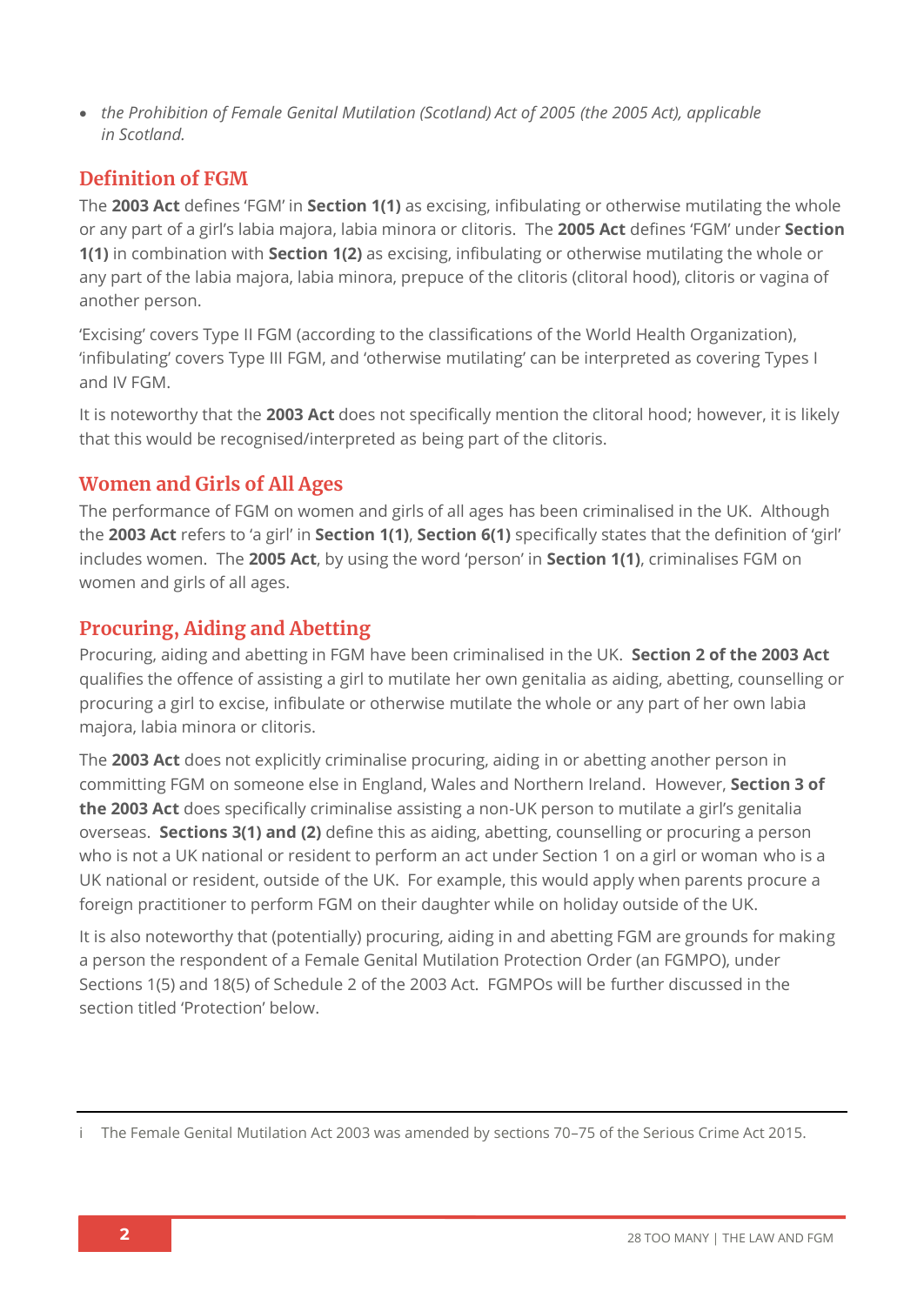The **2005 Act** criminalises aiding, abetting, counselling, procuring or inciting another person to perform FGM on someone else under **Section 3(1)(a). Section 3(1)(b)** criminalises aiding, abetting, counselling, procuring or inciting a woman or girl to perform FGM on herself. **Section 3(1)(c)** criminalises aiding, abetting, counselling, procuring or inciting another person who is not a UK national or resident to perform FGM outside of the UK. The nationality or residence status of the victim is irrelevant for Section 3(1)(c) of the 2005 Act. **Under Section 5B(7)(b),** in combination with **Section 5B(2)(c),** (potentially) aiding, abetting, counselling, procuring or inciting another person to commit FGM can also make someone the respondent or subject of an FGMPO.

### **Allowing the Use of Premises**

Allowing the use of premises for the purpose of FGM is not specifically criminalised in the UK. However, most likely allowing the use of premises would qualify as 'aiding', which is discussed in the section above titled 'Procuring, Aiding and Abetting'.

## **Providing or Possessing Tools**

Providing or possessing tools for the purpose of FGM is not specifically criminalised in the UK. However, as with allowing the use of premises, it is likely that providing tools would qualify as 'aiding', which is discussed in the section above titled 'Procuring, Aiding and Abetting'.

## **Failure to Report FGM**

Although **Section 5B of the 2003 Act** introduced a mandatory reporting duty, which requires regulated professionals to report 'known' cases of FGM to the police, failing to report FGM has not been criminalised in the UK. According to **Section 5B(2)(a) of the 2003 Act**, the following professionals have a reporting duty:

- *healthcare professionals;*
- *teachers; and*
- *social-care workers in Wales.*

**Section 5B(1)** prescribes that these professionals must make an 'FGM notification' if, in the course of their work, they discover that FGM appears to have been carried out on a girl under the age of 18.

**Section 5B(2)(b)**, in combination with **Sections 5B(3) and (4)**, describe that 'discovering' FGM can be the case when a girl tells the professional that FGM has been performed on her in whatever way described, or when the professional observes physical signs of the performance of FGM on a girl and has no reason to believe that the act was, or was part of, a surgical operation that was legal and carried out by a licensed or registered professional.

**Section 5B(5)** prescribes that the notification must be made within a month of the discovery and may be done orally or in writing. **Section 5B(7)** explicitly states that an FGM notification does not breach any form of professional confidentiality. Sanctions for not reporting are determined by the regulatory authorities for the relevant professionals.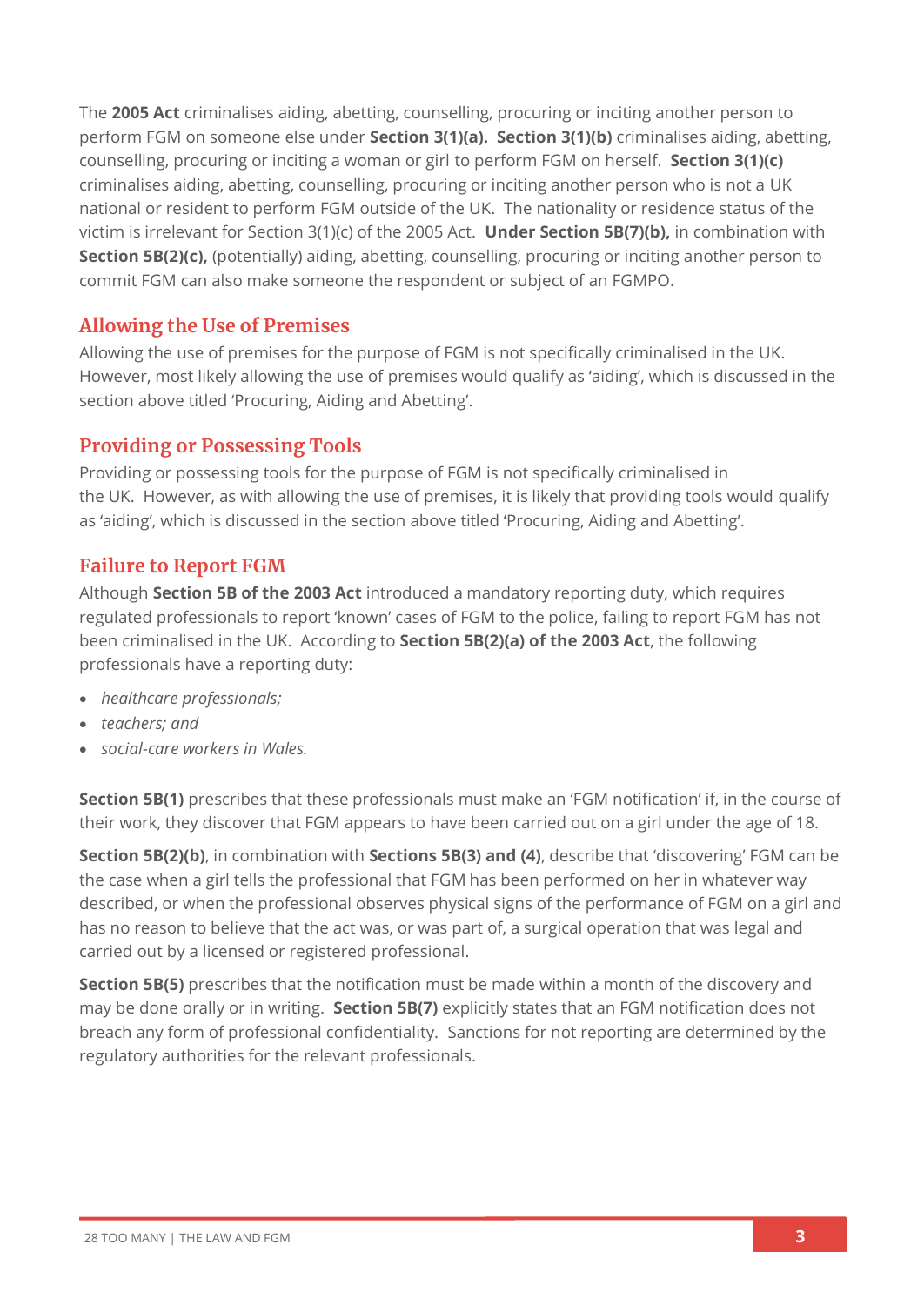# **Medicalised FGM**

Medicalised FGM is not specifically criminalised in the UK, but would fall under the general prohibitions of **Sections 1 of the 2003 and 2005 Acts**. There are, however, medical exemptions under which affecting the genitalia is not considered FGM.

**Section 1(2)(a)**, in combination with **Section 1(3)(a) of the 2003 Act**, prescribes that a surgical operation that is necessary for a woman's or girl's physical or mental health, carried out by a registered medical professional, does not qualify as FGM.

**Section 1(5) of the 2003 Act** underlines that, when determining whether an operation was necessary for a woman's or girl's mental health, the belief of herself or of any other person that it is a customary or ritual (religious) requirement is irrelevant.

**Section 1(2)b**, in combination with **Section 1(3)(b) of the 2003 Act**, prescribes that a surgical operation on a girl or woman who is in labour or has just given birth, for purposes connected with the labour or birth, carried out by a registered medical practitioner, midwife or a person undergoing a course of training with a view to becoming such a practitioner or midwife, does not qualify as FGM. These same medical exemptions are included in the **2005 Act under Section 1(3)** in combination with **Sections 1(4), 1(5)** and **1(6)**.

### **Extraterritoriality**

Both the 2003 and 2005 Acts have extraterritorial application regarding FGM. **Sections 4 of both Acts** extend the application of the Acts to the offences in **Sections 1 to 3 of the 2003 Act** and **Sections 1 and 3 of the 2005 Act** to any act done outside of the UK by a UK national or permanent UK resident. FGMPOs also have extraterritorial application.

# **Penalties**

There are different penalties for FGM in the UK.

For England, Wales and Northern Ireland, Section **5(1) of the 2003 Act** determines that for the offences under Sections 1, 2 and 3 (performing FGM, assisting a girl in performing FGM on herself and assisting someone to perform FGM overseas), there is a *maximum sentence* of:

- *fourteen years' imprisonment or a fine (or both) for a conviction on indictment (more severe offences); and*
- *six months' imprisonment or a fine (or both) for a summary conviction (less severe offences; for example, a less severe form of FGM).*

Scotland applies the same terms. **Section 5 of the 2005 Act** determines that for the offences in the Act there is *a maximum sentence of fourteen years' imprisonment or a fine* for a conviction on indictment and *six months' imprisonment or a fine* for *summary conviction*.

Under the **2003 Act, Section 3A**, it is also an offence for people who are responsible for a girl (for example, parents) to fail to protect a girl from FGM. The contents of Section 3A will be further discussed in the following section of this paper. The penalties for failing to protect a girl from FGM are prescribed in **Section 5(2) of the 2003 Act**. The maximum sentence for failing to protect a girl from FGM is *seven years' imprisonment* or a fine for a conviction on indictment. For summary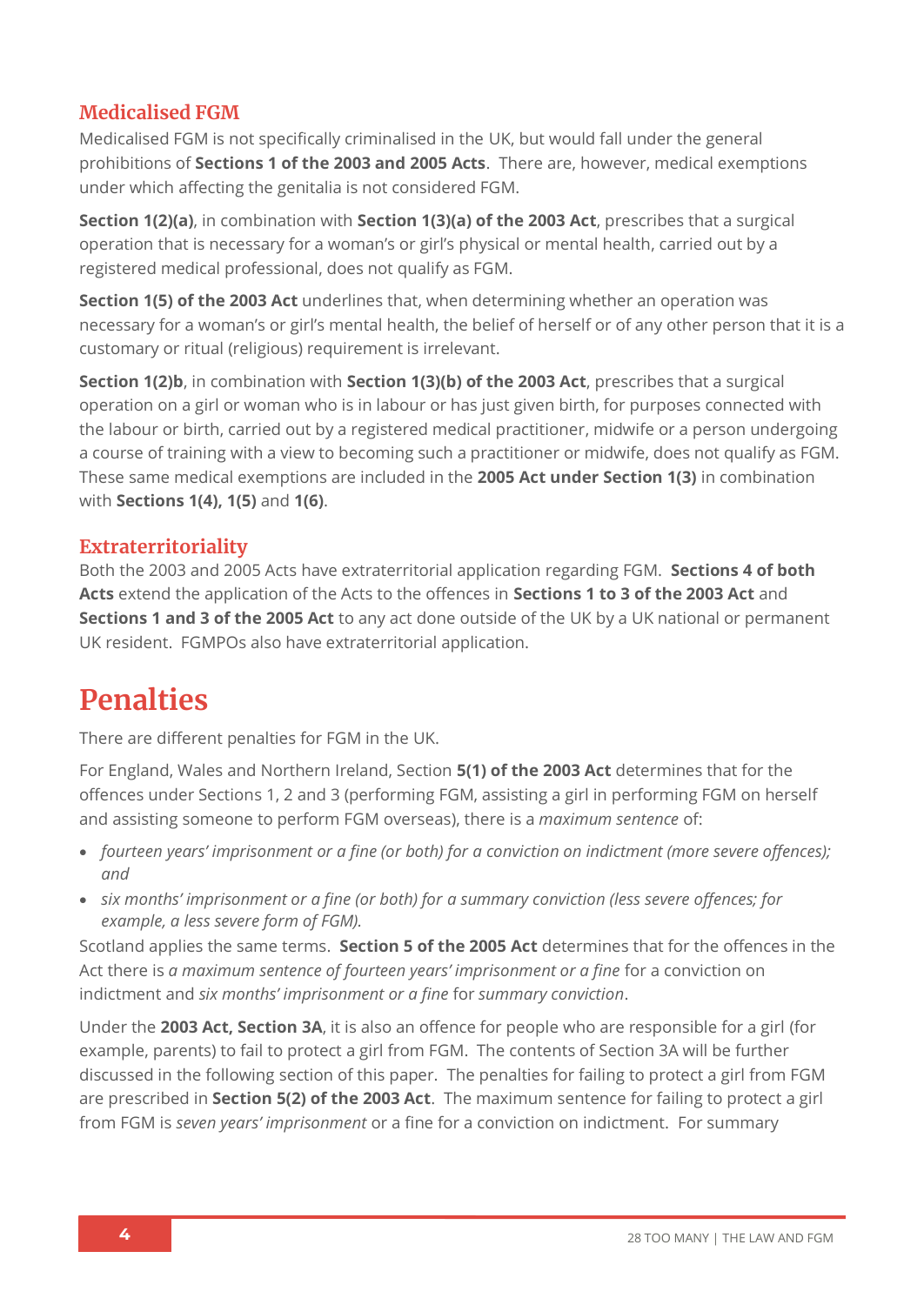convictions the maximum sentences differ: in England and Wales, *twelve months' imprisonment or a fine* is prescribed; in Northern Ireland, it is *six months' imprisonment or a fine*.

# **Protection**

# **Protecting Uncut Girls and Women**

In England, Wales and Northern Ireland, **Section 3A of the 2003 Act** criminalises failing to protect a girl under the age of 16 from FGM by each person who is responsible for the girl at the relevant time.

**Section 3A(2)** prescribes that there are two ways in which a person can be responsible for a girl. If a person has parental responsibility for the girl and has frequent contact with her, **Section 3A(3)** applies, or if a person is aged 18 or over and had assumed (and not relinquished) responsibility for caring for the girl in the manner of a parent, **Section 3A(4)** applies.

**Section 3A(5)** prescribes two defences for this offence:

• *firstly, that a person can show that he or she did not know that there was a significant risk of FGM at the time and could not reasonably have been expected to be aware that there was such a risk; or*

• *secondly, that the person took all the steps that could have reasonably been expected of him or her to protect the girl from FGM.*

**Section 4(1A) of the 2003 Act** prescribes that Section 3A also has extraterritorial application. The 2005 Act does not contain a section like Section 3A. Besides that section, both the 2003 and 2005 Acts have provisions for FGMPOs: uncut women also may be protected by FGMPOs, but there are no other specific provisions granting them protection.

# **Victims and Witnesses**

There is some protection for victims in criminal cases in the UK. **Section 4A of the 2003 Act** provides for anonymity of victims in criminal cases as prescribed in **Schedule 1 of the 2003 Act**. **Section 1(2) of Schedule 1 of the 2003 Act** stipulates that nothing that could lead the public to identify the victim in a case where FGM has been alleged may be included in any publication during

the victim's lifetime. **Section 1(3) of Schedule 1** specifies that any alleged consent given by the victim does not affect the prohibition of Section 1(2) of Schedule 1. **Section 2(2) of Schedule 1** prescribes that a fine may be given if someone breaches the prohibition. The **2005 Act** does not have a similar provision. There are no specific provisions in either Act to protect witnesses.

# **FGM Protection Orders**

There is a system of FGM Protection Orders in the UK. Both the **2003 Act** and the **2005 Act** contain an extensive system of FGMPOs. The FGMPO is a civil-law measure that offers the means to protect and safeguard victims or those at risk of FGM. Family courts often make such orders to prevent FGM from taking place; for example, preventing a girl from leaving the country or ordering a girl to undergo a medical examination to ascertain if FGM has been performed. They are injunctive remedies in the form of a civil order. The FGMPO is different from 'care proceedings', in which a child can be removed from her home and put into foster care due to physical or sexual abuse.

**Section 1(1) of Schedule 2 of the 2003 Act** prescribes that an **English or Welsh court** may make an FGMPO to protect a girl from FGM or protect a girl who has undergone FGM. **Section 18(1) of**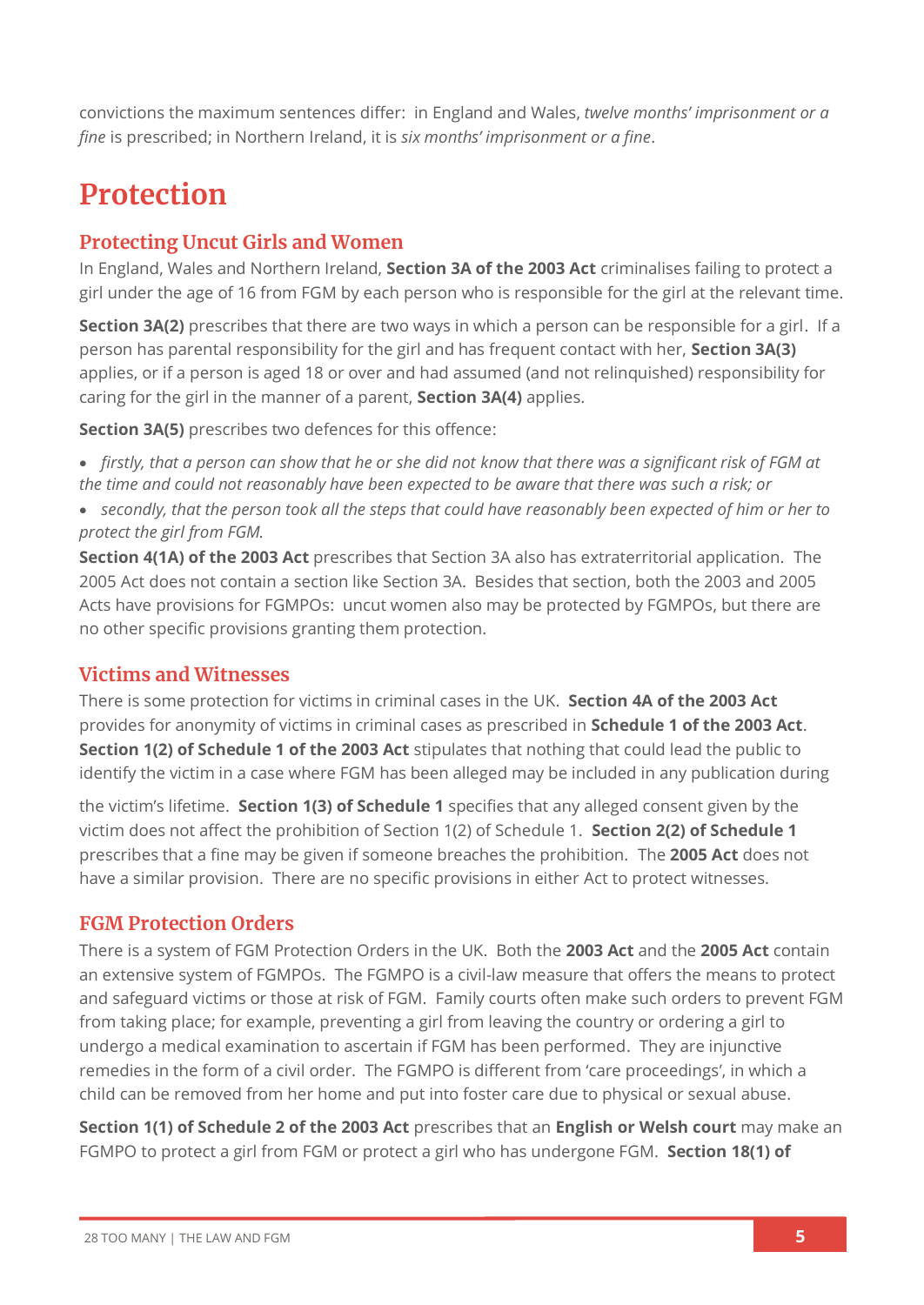**Schedule 2 of the 2003 Act** contains the same provision for **Northern Irish courts**. **Section 5A(2) of the 2005 Act** prescribes that a **Scottish court** may make an FGMPO to protect from FGM a person identified in the order or any other person falling under the description specified in the order; to protect a person identified in the order who has undergone FGM; or to otherwise reduce the likelihood of an offence related to FGM being committed. The texts of the Acts do not require a certain threshold for an FGMPO to be issued; there is no requirement for a specific concrete risk.

The scope of FGMPOs is very wide. **Sections 1(3) and 18(3) of Schedule 2 of the 2003 Act** and **Section 5B(1) of the 2005 Act** prescribe that an FGMPO may contain any prohibitions, restrictions, requirements and other provisions that the court considers appropriate for the purposes of the order. This may entail a travel ban for a certain country where the girl might be cut, or it may contain a required medical test after a holiday in such a country, to make sure that the girl has not been subjected to FGM while there.

The FGMPO also has **extraterritorial application. Sections 1(4)(a) and 18(4)(a) of Schedule 2 of the 2003 Act** and **Section 5B(2)(a) of the 2005 Act** prescribe that the provisions of an FGMPO may relate to conduct in and outside of the UK. An FGMPO can be made to have effect for a specific period or until it is varied or discharged under **Sections 1(6) and 18(6) of Schedule 2 of the 2003 Act and Section 5L(1) of the 2005 Act**.

The respondents of an FGMPO will often be the parents or caregivers of a girl. However, besides the respondent, other persons may also be addressed by an FGMPO. **Sections 1(4)(c) and 18(4)(c) of Schedule 2 of the 2003 Act** prescribe that the terms of an FGMPO may relate to other persons who are, or may become, involved in other respects with the (attempted) commission of FGM. **Sections 5B(2)(b) and 5B(2)(c) of the 2005 Act** are even broader and prescribe that the terms of an FGMPO may relate to persons who commit or may attempt to commit FGM or a related offence, and persons who are, or may become, involved in the commission of those offences in other respects.

## **FGMPOs Made on Application**

FGMPOs can be made on application under Sections 2(1)(a) and 19(1)(a) of Schedule 2 of the 2003 Act and Section 5C(1) of the 2005 Act. On the basis of Sections 2(2), 2(3), 19(2) and 19(3) of Schedule 2 of the 2003 Act and Section 5C(2) of the 2005 Act, an application for FGMPOs may be made by a girl at risk herself, relevant third parties (for example, the authorities) or any other person with leave of the court considering this person's connection to the girl and knowledge about the girl's circumstances (for example, a parent who opposes FGM but feels powerless against social pressure).

#### **FGMPOs Made on Court Discretion**

Courts may also make an FGMPO on their own discretion during other proceedings under **Sections 2(1)(b) and 19(1)(b) of Schedule 2 of the 2003 Act** and **Sections 5E and 5J of the 2005 Act.** Sections 2(6) and 19(6) of Schedule 2 of the 2003 Act prescribe that English, Welsh and Northern Irish courts may do this during any other family proceedings before the court, where the court considers that an FGMPO should be made to protect a girl, whether or not she is a party to the proceedings, and a person who would be a respondent to any proceedings for an FGMPO is a party to the current family proceedings. These same conditions apply in regard to criminal proceedings as set out in **Sections 3 and 20 of Schedule 2 of the 2003 Act.**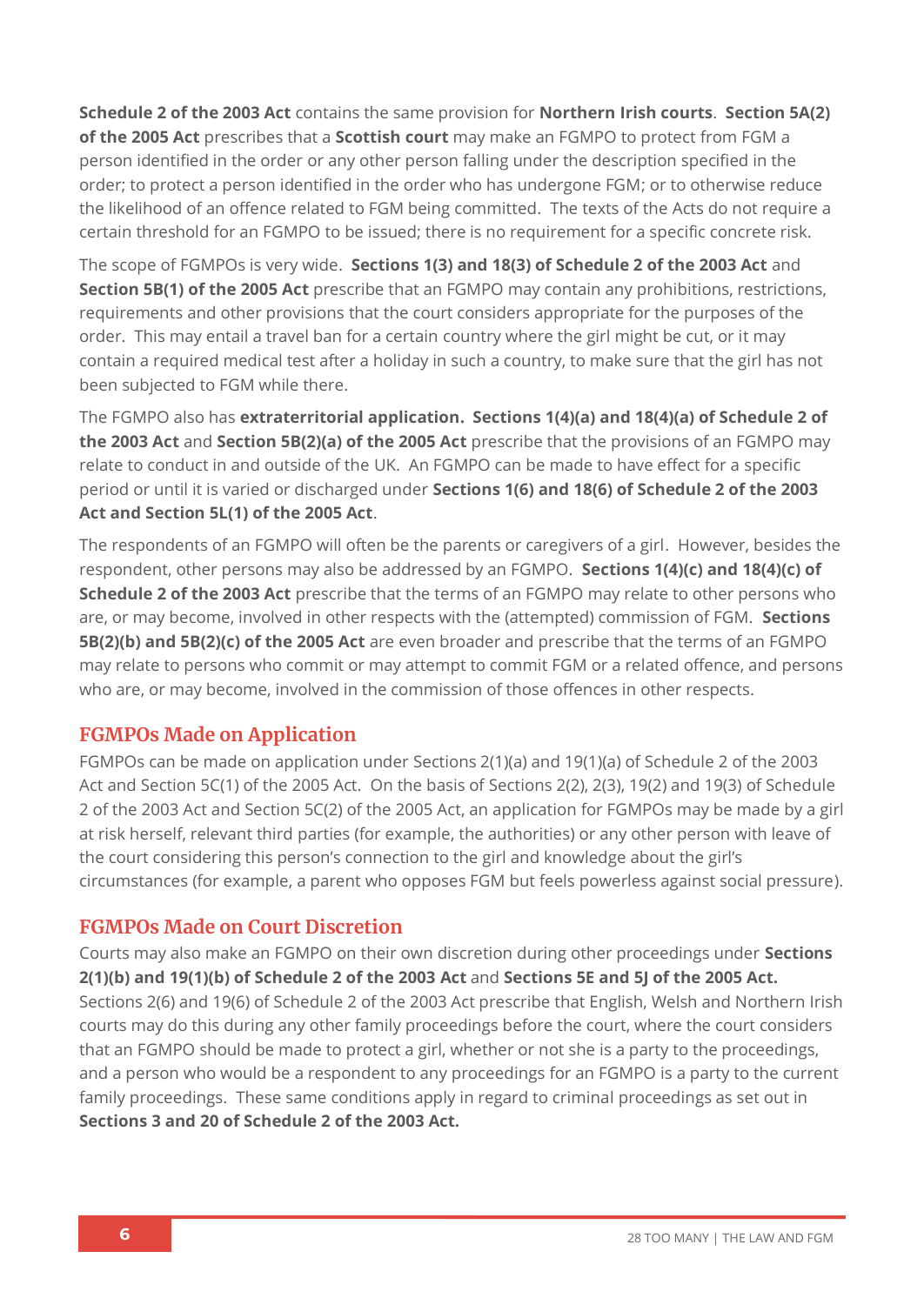**Section 5E(1) of the 2005 Act** prescribes that a **Scottish court** may make an FGMPO on its own discretion during any other civil proceedings before it, if the court considers that an FGMPO should be made and a person who would be affected by the order, other than a person who would be protected by the order, is a party to the current civil proceedings. **Under Section 5E(2)** a Scottish court may also make an FGMPO during civil proceedings without any person who would be affected by the order being party to those current proceedings. In those cases, **Section 5E(4)** prescribes that the court must give the person who is affected by the FGMPO an opportunity to state his or her case as soon as possible at a hearing of which notice has been given to all parties. **Sections 5J(1) and 5J(2) of the 2005 Act** prescribe that, when a person has been convicted of FGM or offences related to FGM under Sections 1 and 3 of the 2005 Act, a court may also make an FGMPO against that person, instead or in addition to any other sentences.

## **Consequences of Breaching an FGMPO**

Although an FGMPO is a civil order, breaching an FGMPO is an offence. **Sections 4(1) and 4(5) of Schedule 2 of the 2003 Act** prescribe that a person who, without reasonable excuse, does something that person is prohibited from doing by an FGMPO can be punished with a *maximum sentence of five years' imprisonment and/or a fine for a conviction on indictment* or *twelve months' imprisonment and/or a fine for a summary conviction* in **England and Wales**. **Section 21 of Schedule 2 of the 2003 Act** applies these same terms for **Northern Ireland**, except the *maximum sentence for a summary conviction is six months' imprisonment and/or a fine.*

Under **Section 5Q(1) of the 2005 Act** it is an offence for a person to knowingly and without reasonable excuse do something this person was prohibited from doing by an FGMPO or fail to do something this person was required to do by an FGMPO. **Under Section 5Q(2)** it is also an offence to aid, abet, counsel, procure or incite another person in doing anything the other person was prohibited from doing by an FGMPO or failing to do something the other person was required to do by an FGMPO. Under **Section 5Q(3)** it is also an offence if someone knows another person is prohibited from doing something by an FGMPO and does this without reasonable excuse, and under **Section 5Q(4)** if someone knows another person is required by an FGMPO to do something and prevents or hinders this person from doing that without reasonable excuse. Under **Section 5Q(7)**, persons who commit such offences may be punished with a *maximum sentence of five years' imprisonment and/or a fine for a conviction on indictment*, or *twelve months' imprisonment and/or a fine on summary conviction*.

## **Government Obligations**

The law of the UK does not contain any further obligations for the Government or governmental agencies regarding FGM.

# **National Coordinating Committee**

There is no national coordinating committee on FGM in the UK, nor is there any law obligating this. However, there is a **National FGM Centre**, which is a partnership between the children's charity Barnardo's and the Local Government Association. It was established in 2015 with the aim of achieving system-wide change in the provision of services for children and families affected by FGM. The National FGM Centre is funded by the Department of Education as part of its Children's Social Care Innovation Programme. 4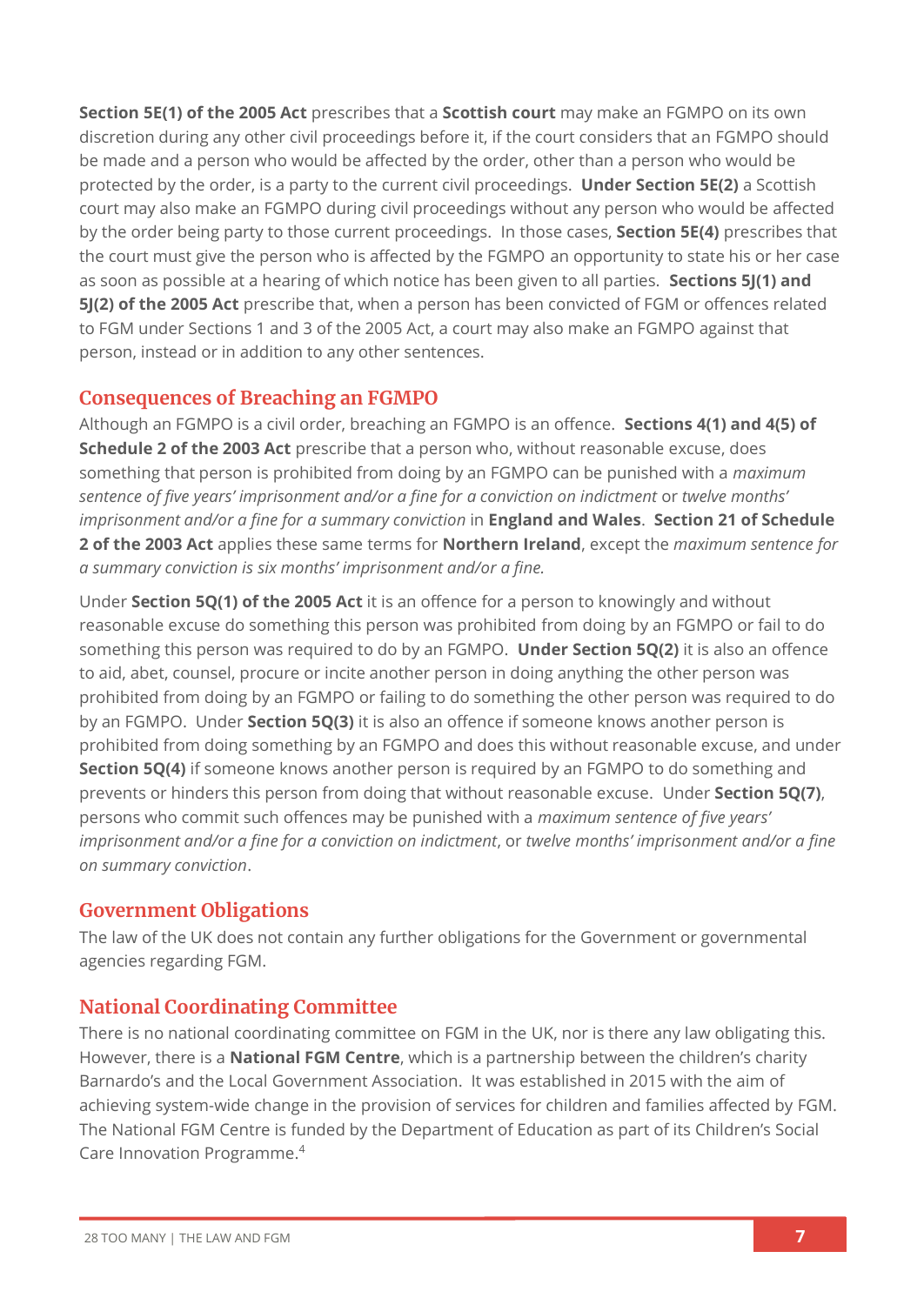# **Implementation of The Law**

# **Court cases**

There has been one conviction for FGM in the UK in February 2019 in the case *R v N*, concerning a three-year-old girl (*R*) upon whom FGM had been performed and her Ugandan mother (*N*). The case concerned Type II FGM. R's right labia minora was removed, the left severely severed and nearly all removed. There was an incision line on her clitoris, and a clot formed under it. R started to excessively bleed, and N took her to the hospital.

Upon arrival at the hospital, N stated that R had fallen on a sharp object, and she maintained this at the trial, but this was unanimously rejected by the jury. Three separate medical professionals, a gynaecologist, a paediatrician and a paediatric pathologist concluded that the cuts had been inflicted on purpose and could not have been the result of falling on a sharp object. It remains unknown whether N had cut R herself or if she only held her down while a cutter, or 'witch-lady', as R recalled in her police interview, performed the FGM.

In his sentencing the judge remarked that N did not come from a culture in which FGM is prevalent, and referred to connections with 'witchcraft' made during the trial. **Whatever the role of N in the performance of the FGM was, she was sentenced to eleven years' imprisonment on indictment for the FGM of R**. 5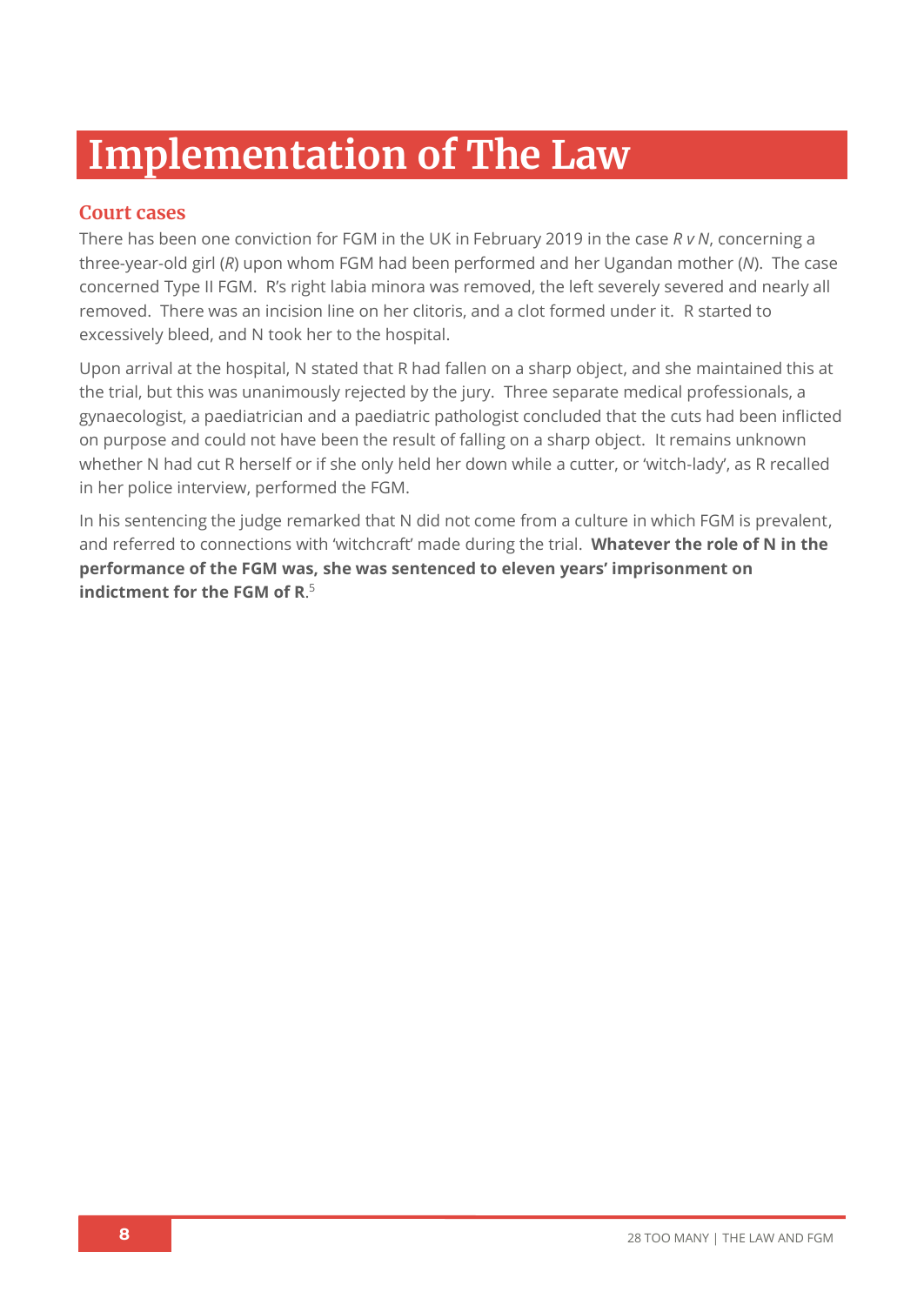# **Conclusions and Recommendations**

# **Conclusions**

FGM is criminalised in the United Kingdom under the **Female Genital Mutilation Act of 2003**, (applicable in England, Wales and Northern Ireland) and the Prohibition of **Female Genital Mutilation (Scotland) Act of 2005** (applicable in Scotland).

The definitions maintained in the Acts correspond fully to the definition given by the WHO and cover all **types of FGM**. **Medicalised FGM** is not specifically addressed, but is likely to be covered by the general criminality of FGM. However, it must be noted that, according to prosecution guidelines, not all forms of Type IV FGM may amount to mutilation in England, Northern Ireland and Wales.

**Procuring, aiding and abetting** FGM against someone in England, Wales and Northern Ireland are not specifically criminalised by the 2003 Act. The 2003 Act does criminalise inciting and assisting someone to mutilate herself and inciting or assisting a foreigner to perform FGM outside of the UK. The 2005 Act criminalises procuring, aiding and abetting FGM.

In England, Northern Ireland and Wales, there is an obligation for relevant professionals to **report** FGM.

Both Acts extend **extraterritorial application** of the provisions contained in them to the performance of FGM abroad, regardless of double criminality, if the perpetrator has British nationality or is a permanent resident of the United Kingdom.

## **Recommendations**

**We urge** the United Kingdom to ratify the Istanbul Convention.

**We recommend** that England, Northern Ireland and Wales also specifically criminalise procuring, aiding and abetting another person to perform FGM on someone in England, Wales and Northern Ireland.

**We recommend** that Scotland instate an obligation for (at least) relevant professionals and institutions to report cases of FGM and cases where there are reasonable grounds to believe that FGM may be committed imminently.

**We also recommend** that constituent countries of the United Kingdom extend extraterritorial application of the Acts to the performance of FGM abroad, regardless of double criminality, in cases where only the *victim* has British nationality or is a resident of the United Kingdom.

**Finally, we recommend** that Scotland take legislative action to bring FGMPOs into force.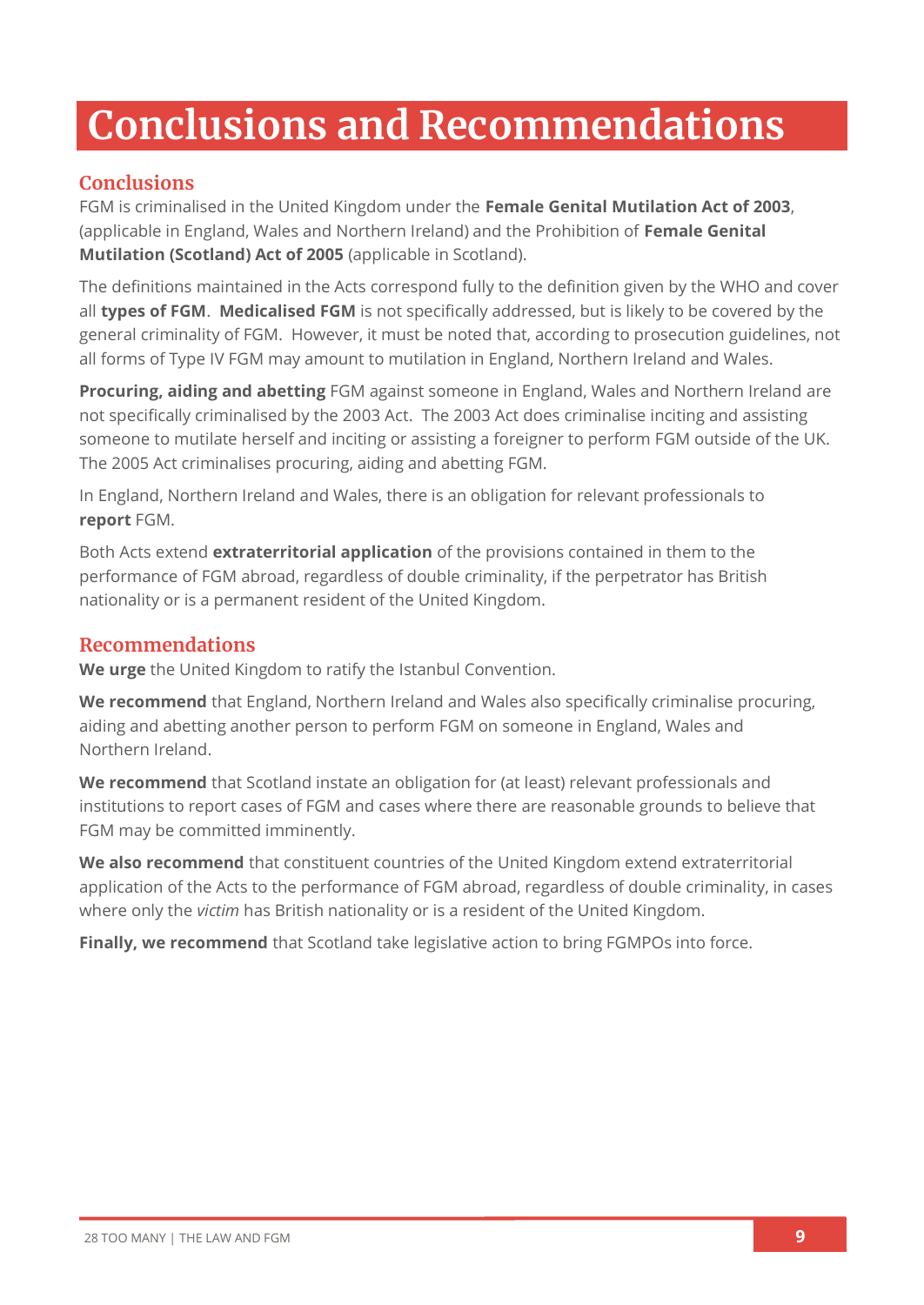# **Appendix I: International and Regional Treaties**

| <b>UNITED KINGDOM</b>                                                                                            | <b>Signed</b>        | Ratified/<br><b>Acceded</b> | <b>Reservations</b><br>on reporting? |  |  |
|------------------------------------------------------------------------------------------------------------------|----------------------|-----------------------------|--------------------------------------|--|--|
| <b>International</b>                                                                                             |                      |                             |                                      |  |  |
| <b>International Covenant on Civil &amp; Political Rights</b><br>$(1966)$ (ICCPR) <sup>6</sup>                   | $\checkmark$<br>1968 | $\checkmark$<br>1976        | No                                   |  |  |
| <b>International Covenant on Economic, Social &amp;</b><br>Cultural Rights (1966) (ICESCR) <sup>7</sup>          | $\checkmark$<br>1968 | $\checkmark$<br>1976        | No                                   |  |  |
| <b>Convention on the Elimination of All forms of</b><br>Discrimination Against Women (1979) (CEDAW) <sup>8</sup> | $\checkmark$<br>1981 | $\checkmark$<br>1986        | <b>No</b>                            |  |  |
| <b>Convention on the Rights of the Child (1989)</b><br>$(CRC)^9$                                                 | $\checkmark$<br>1990 | $\checkmark$<br>1991        | No                                   |  |  |
| <b>Regional</b>                                                                                                  |                      |                             |                                      |  |  |
| <b>Istanbul Convention<sup>10</sup></b>                                                                          | $\checkmark$<br>2012 | $\times$                    | N/A                                  |  |  |
| European Convention on Human Rights <sup>11</sup>                                                                | $\checkmark$<br>1950 | $\checkmark$<br>1951        | No                                   |  |  |

**'Signed'**: a treaty is signed by countries following negotiation and agreement of its contents.

**'Ratified'**: once signed, most treaties and conventions must be ratified (i.e. approved through the standard national legislative procedure) to be legally effective in that country.

**'Acceded'**: when a country ratifies a treaty that has already been negotiated by other states.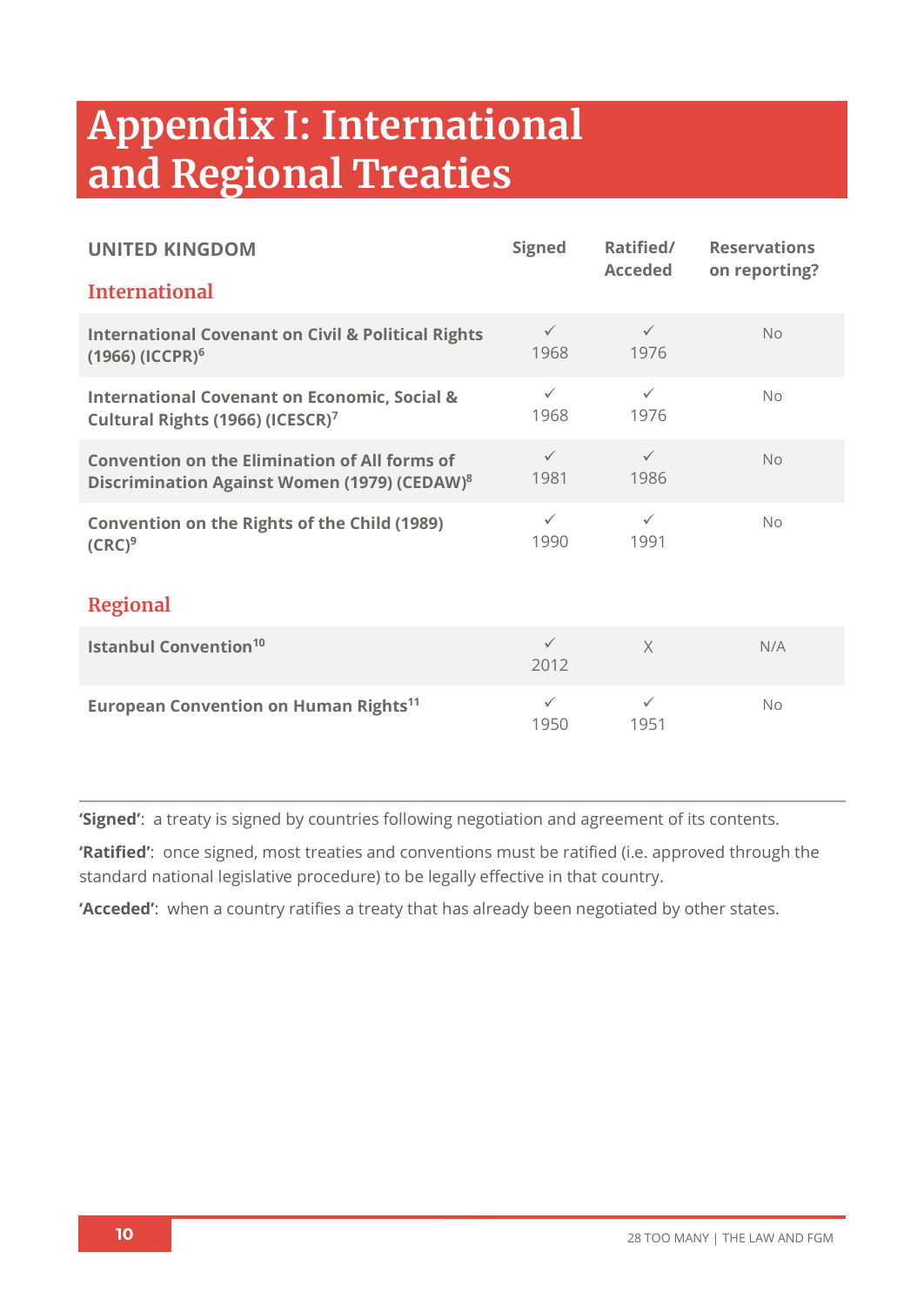# **Appendix II: National Laws**

# **Female Genital Mutilation Act 2003**

#### **Section 1**

- (1) A person is guilty of an offence if he excises, infibulates or otherwise mutilates the whole or any part of a girl's labia majora, labia minora or clitoris.
- (2) But no offence is committed by an approved person who performs—
	- (a) a surgical operation on a girl which is necessary for her physical or mental health,

or

- (b) a surgical operation on a girl who is in any stage of labour, or has just given birth, for purposes connected with the labour or birth.
- (3) The following are approved persons—
	- (a) in relation to an operation falling within subsection (2)(a), a registered medical practitioner,

(b) in relation to an operation falling within subsection (2)(b), a registered medical practitioner, a registered midwife or a person undergoing a course of training with a view to becoming such a practitioner or midwife.

- (4) There is also no offence committed by a person who—
	- (a) performs a surgical operation falling within subsection (2)(a) or (b) outside the United Kingdom, *and*
	- (b) in relation to such an operation exercises functions corresponding to those of an approved person.
- (5) For the purpose of determining whether an operation is necessary for the mental health of a girl it is immaterial whether she or any other person believes that the operation is required as a matter of custom or ritual.

#### **Section 2**

A person is guilty of an offence if he aids, abets, counsels or procures a girl to excise, infibulate or otherwise mutilate the whole or any part of her own labia majora, labia minora or clitoris.

#### **Section 3**

- (1) A person is guilty of an offence if he aids, abets, counsels or procures a person who is not a United Kingdom national or United Kingdom resident to do a relevant act of female genital mutilation outside the United Kingdom.
- (2) An act is a relevant act of female genital mutilation if—
	- (a) it is done in relation to a United Kingdom national or United Kingdom resident, and
	- (b) it would, if done by such a person, constitute an offence under section 1.
- (3) But no offence is committed if the relevant act of female genital mutilation—
	- (a) is a surgical operation falling within section 1(2)(a) or (b), and

(b) is performed by a person who, in relation to such an operation, is an approved person or exercises functions corresponding to those of an approved person.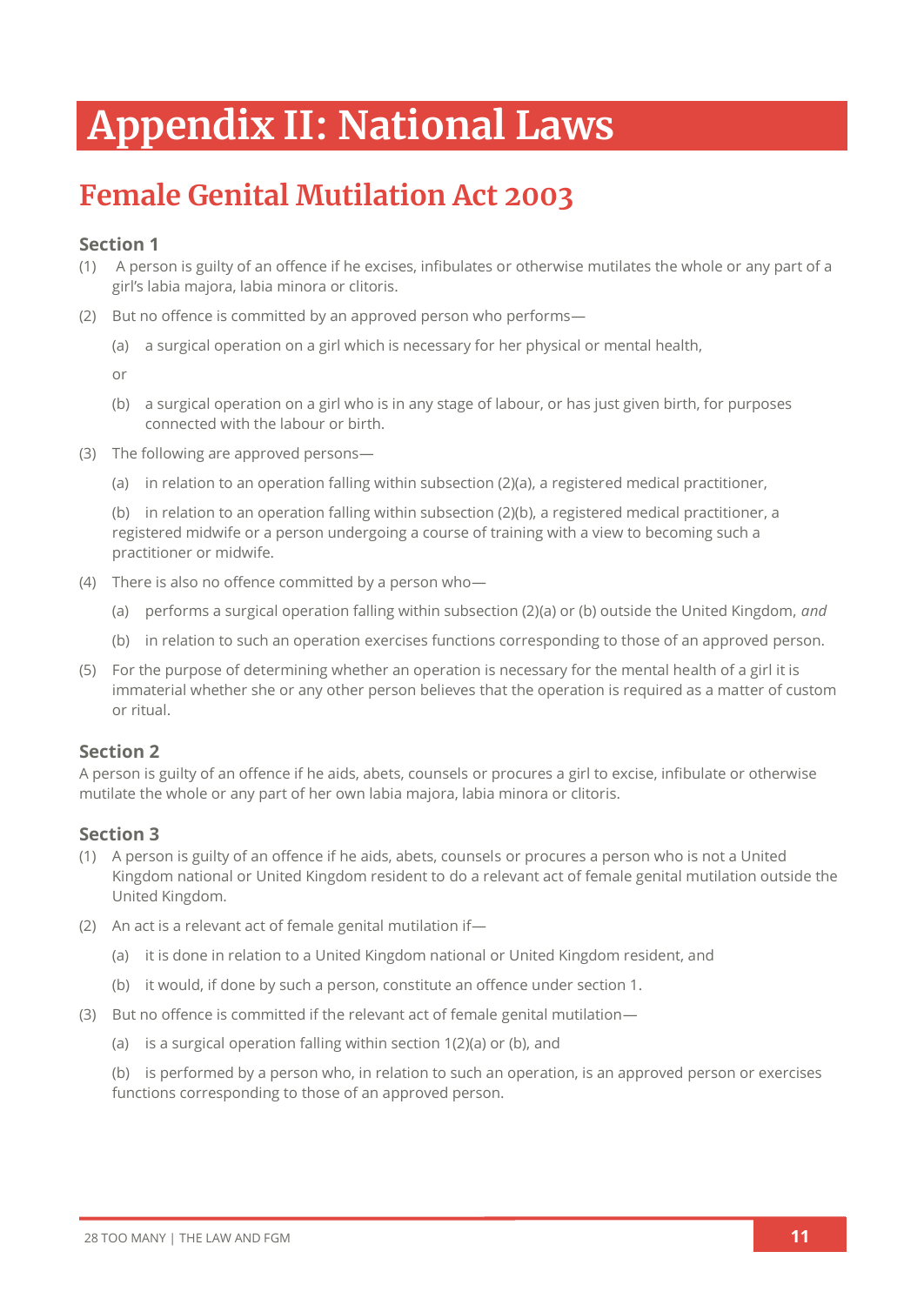#### **Section 3A**

- (1) If a genital mutilation offence is committed against a girl under the age of 16, each person who is responsible for the girl at the relevant time is guilty of an offence. This is subject to subsection (5).
- (2) For the purposes of this section a person is "responsible" for a girl in the following two cases.
- (3) The first case is where the person—
	- (a) has parental responsibility for the girl, and
	- (b) has frequent contact with her.
- (4) The second case is where the person—
	- (a) is aged 18 or over, and
	- (b) has assumed (and not relinquished) responsibility for caring for the girl in the manner of a parent.
- (5) It is a defence for the defendant to show that—
	- (a) at the relevant time, the defendant did not think that there was a significant risk of a genital mutilation offence being committed against the girl, and could not reasonably have been expected to be aware that there was any such risk, or
	- (b) the defendant took such steps as he or she could reasonably have been expected to take to protect the girl from being the victim of a genital mutilation offence.
- (6) A person is taken to have shown the fact mentioned in subsection (5)(a) or (b) if—
	- (a) sufficient evidence of the fact is adduced to raise an issue with respect to it, and
	- (b) the contrary is not proved beyond reasonable doubt.
- (7) For the purposes of subsection (3)(b), where a person has frequent contact with a girl which is interrupted by her going to stay somewhere temporarily, that contact is treated as continuing during her stay there.
- (8) In this section— "genital mutilation offence" means an offence under section 1, 2 or 3 (and for the purposes of subsection (1) the prosecution does not have to prove which section it is); "parental responsibility"—
	- (a) in England Wales, has the same meaning as in the Children Act 1989;
	- (b) in Northern Ireland, has the same meaning as in the Children (Northern Ireland) Order 1995 ( S.I. 1995/755 (N.I. 2));

"the relevant time" means the time when the mutilation takes place.

#### **Section 4**

- (1) Sections 1 to 3 extend to any act done outside the United Kingdom by a United Kingdom national or United Kingdom resident.
	- (a) An offence under section 3A can be committed wholly or partly outside the United Kingdom by a person who is a United Kingdom national or a United Kingdom resident.
- (2) If an offence under this Act is committed outside the United Kingdom—
	- (a) proceedings may be taken, and
	- (b) the offence may for incidental purposes be treated as having been committed, in any place in England and Wales or Northern Ireland.

#### **Section 4A**

Schedule 1 provides for the anonymity of persons against whom a female genital mutilation offence (as defined in that Schedule) is alleged to have been committed.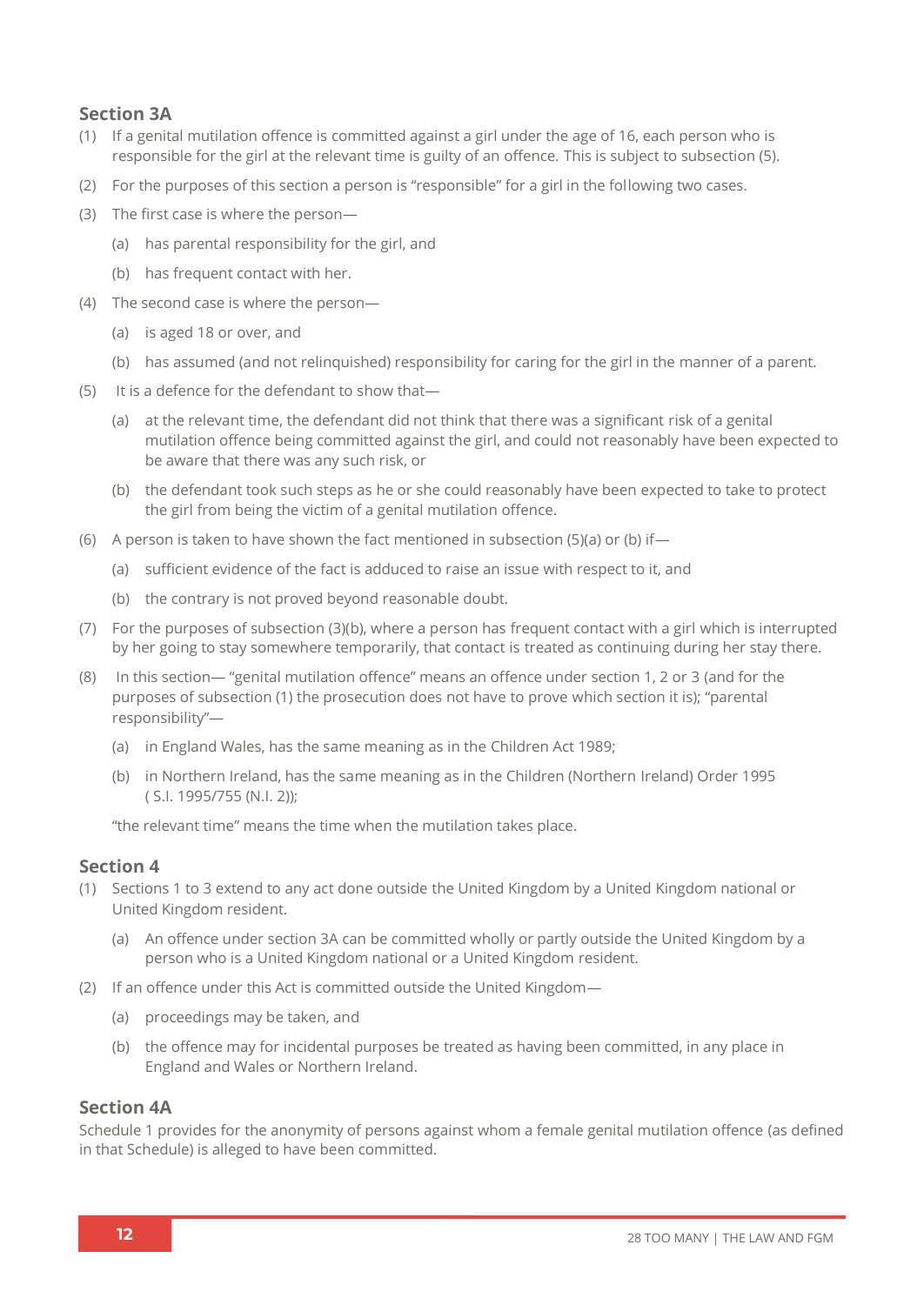- (1) A person guilty of an offence under section 1, 2 or 3 is liable—
	- (a) on conviction on indictment, to imprisonment for a term not exceeding 14 years or a fine (or both),
	- (b) on summary conviction, to imprisonment for a term not exceeding six months or a fine not exceeding the statutory maximum (or both).
- (2) A person guilty of an offence under section 3A is liable—
	- (a) on conviction on indictment, to imprisonment for a term not exceeding seven years or a fine (or both),
	- (b) on summary conviction in England and Wales, to imprisonment for a term not exceeding 12 months or a fine (or both),

(c) on summary conviction in Northern Ireland, to imprisonment for a term not exceeding 6 months or a fine not exceeding the statutory maximum (or both).

#### **Section 5B**

- (1) A person who works in a regulated profession in England and Wales must make a notification under this section (an "FGM notification") if, in the course of his or her work in the profession, the person discovers that an act of female genital mutilation appears to have been carried out on a girl who is aged under 18.
- (2) For the purposes of this section—
	- (a) a person works in a "regulated profession" if the person is—
		- (i) a healthcare professional,
		- (ii) a teacher, or

(iii)a social care worker in Wales;

- (b) a person "discovers" that an act of female genital mutilation appears to have been carried out on a girl in either of the following two cases.
- (3) The first case is where the girl informs the person that an act of female genital mutilation (however described) has been carried out on her.
- (4) The second case is where—
	- (a) the person observes physical signs on the girl appearing to show that an act of female genital mutilation has been carried out on her, and
	- (b) the person has no reason to believe that the act was, or was part of, a surgical operation within section  $1(2)(a)$  or (b).
- (5) An FGM notification—
	- (a) is to be made to the chief officer of police for the area in which the girl resides;
	- (b) must identify the girl and explain why the notification is made;
	- (c) must be made before the end of one month from the time when the person making the notification first discovers that an act of female genital mutilation appears to have been carried out on the girl;
	- (d) may be made orally or in writing.
- (6) The duty of a person working in a particular regulated profession to make an FGM notification does not apply if the person has reason to believe that another person working in that profession has previously made an FGM notification in connection with the same act of female genital mutilation. For this purpose, all persons falling within subsection (2)(a)(i) are to be treated as working in the same regulated profession.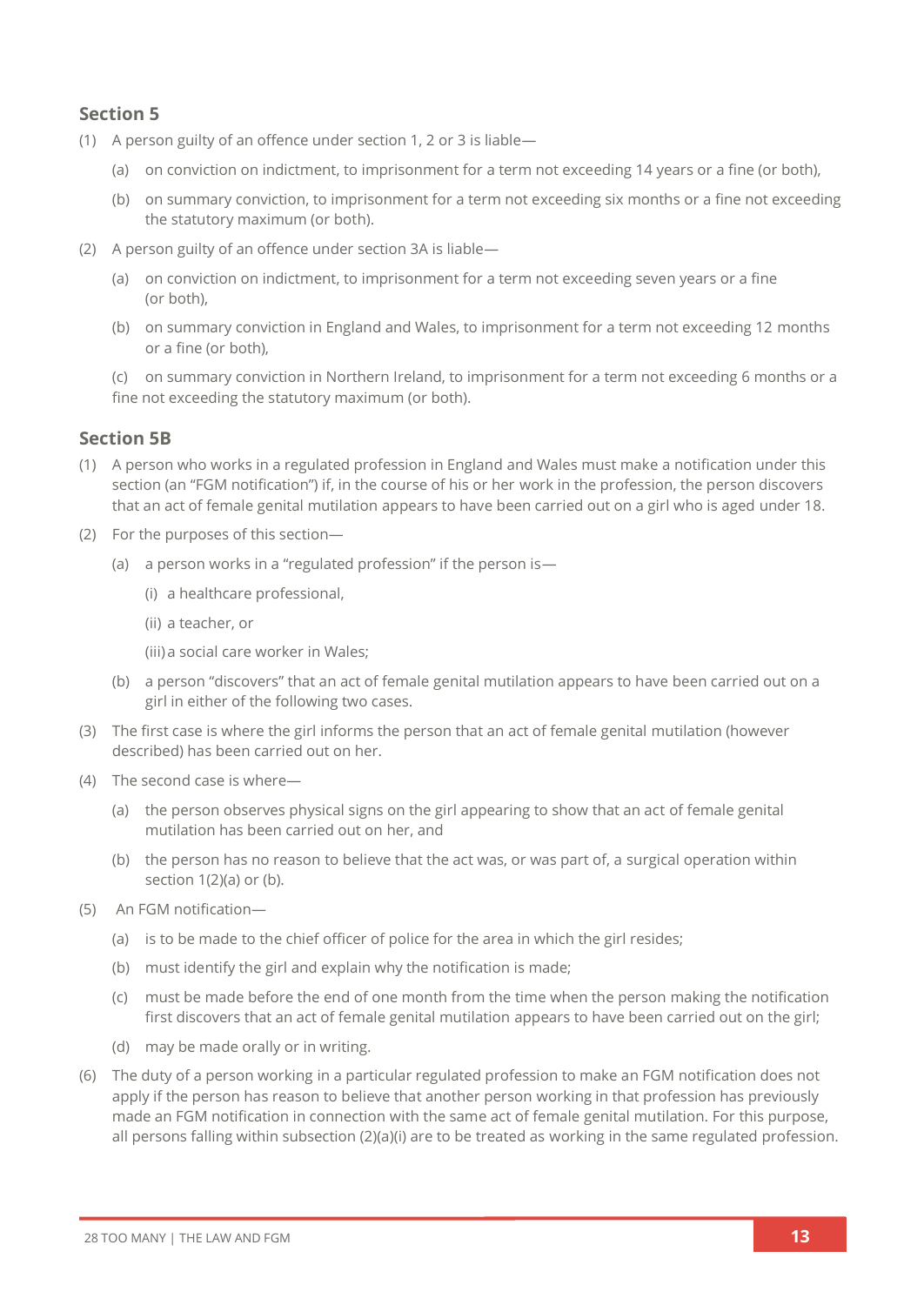- (7) A disclosure made in an FGM notification does not breach—
	- (a) any obligation of confidence owed by the person making the disclosure, or
	- (b) any other restriction on the disclosure of information.
- (8) The Secretary of State may by regulations amend this section for the purpose of adding, removing or otherwise altering the descriptions of persons regarded as working in a "regulated profession" for the purposes of this section.
- (9) The power to make regulations under this section—
	- (a) is exercisable by statutory instrument;
	- (b) includes power to make consequential, transitional, transitory or saving provision.
- (10) A statutory instrument containing regulations under this section is not to be made unless a draft of the instrument has been laid before, and approved by a resolution of, each House of Parliament.
- (11) In this section—

"act of female genital mutilation" means an act of a kind mentioned in section 1(1);

"healthcare professional" means a person registered with any of the regulatory bodies mentioned in section 25(3) of the National Health Service Reform and Health Care Professions Act 2002 (bodies within remit of the Professional Standards Authority for Health and Social Care);

"registered", in relation to a regulatory body, means registered in a register that the body maintains by virtue of any enactment;

"social care worker" means a person registered in a register maintained by the Care Council for Wales under section 56 of the Care Standards Act 2000;

"teacher" means—

- (a) in relation to England, a person within section 141A(1) of the Education Act 2002 (persons employed or engaged to carry out teaching work at schools and other institutions in England);
- (b) in relation to Wales, a person who falls within a category listed in the table in paragraph 1 of Schedule 2 to the Education (Wales) Act 2014 (anaw 5) (categories of registration for purposes of Part 2 of that Act) or any other person employed or engaged as a teacher at a school (within the meaning of the Education Act 1996) in Wales.
- (12) For the purposes of the definition of "healthcare professional", the following provisions of section 25 of the National Health Service Reform and Health Care Professions Act 2002 are to be ignored—
	- (a) paragraph (g) of subsection (3);
	- (b) subsection (3A).

- (1) Girl includes woman.
- (2) A United Kingdom national is an individual who is—
	- (a) a British citizen, a British overseas territories citizen, a British National (Overseas) or a British Overseas citizen,
	- (b) a person who under the British Nationality Act 1981 (c. 61) is a British subject, or a British protected person within the meaning of that Act.
- (3) A United Kingdom resident is an individual who is habitually resident in the United Kingdom.
- (4) This section has effect for the purposes of this Act.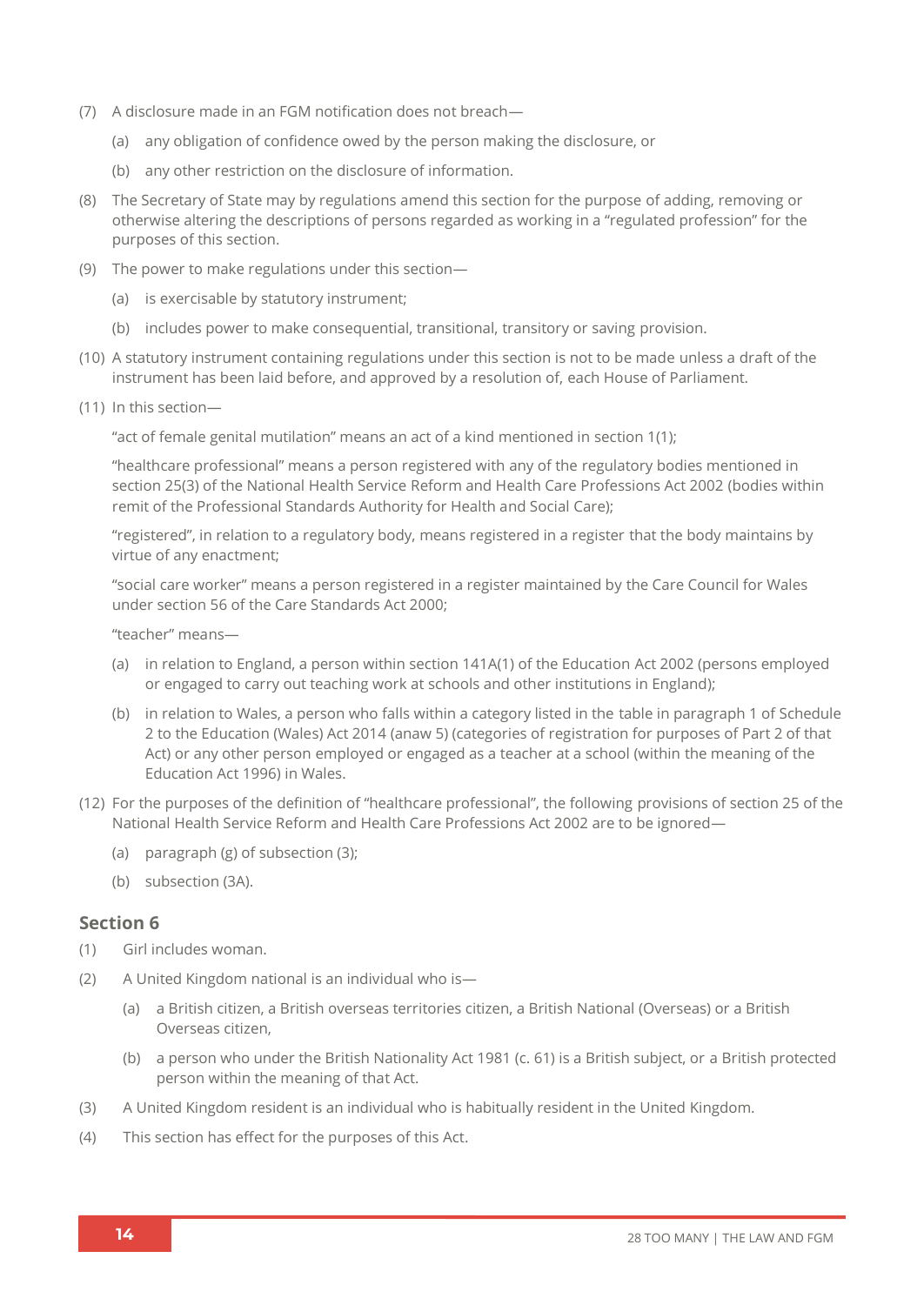# **Schedule 1**

#### **Section 1**

- (1) This paragraph applies where an allegation has been made that a female genital mutilation offence has been committed against a person.
- (2) No matter likely to lead members of the public to identify the person, as the person against whom the offence is alleged to have been committed, may be included in any publication during the person's lifetime.
- (3) For the purposes of this Schedule, any consent of the person to an act giving rise to the alleged offence is not to be taken as preventing that person from being regarded as a person against whom the alleged offence was committed.
- (4) In any criminal proceedings before a court, the court may direct that the restriction imposed by subparagraph (2) is not to apply (whether at all in England and Wales and Northern Ireland, or to the extent specified in the direction) if the court is satisfied that either of the following conditions is met.
- (5) The first condition is that the conduct of a person's defence at a trial of a female genital mutilation offence would be substantially prejudiced if the direction was not given.
- (6) The second condition is that—
	- (a) the effect of sub-paragraph (2) is to impose a substantial and unreasonable restriction on the reporting of the proceedings, and
	- (b) it is in the public interest to remove or relax the restriction.
- (7) A direction under sub-paragraph (4) does not affect the operation of subparagraph (2) at any time before the direction is given.
- (8) In this paragraph " the court " means—
	- (a) in England and Wales, a magistrates' court or the Crown Court;
	- (b) in Northern Ireland, a magistrates' court, a county court or the Crown Court.

#### **Schedule 2**

- (1) The court in England and Wales may make an order (an "FGM protection order") for the purposes of—
	- (a) protecting a girl against the commission of a genital mutilation offence, or
	- (b) protecting a girl against whom any such offence has been committed.
- (2) In deciding whether to exercise its powers under this paragraph and, if so, in what manner, the court must have regard to all the circumstances, including the need to secure the health, safety and well-being of the girl to be protected.
- (3) An FGM protection order may contain—
	- (a) such prohibitions, restrictions or requirements, and
	- (b) such other terms, as the court considers appropriate for the purposes of the order.
- (4) The terms of an FGM protection order may, in particular, relate to—
	- (a) conduct outside England and Wales as well as (or instead of) conduct within England and Wales;
	- (b) respondents who are, or may become, involved in other respects as well as (or instead of) respondents who commit or attempt to commit, or may commit or attempt to commit, a genital mutilation offence against a girl;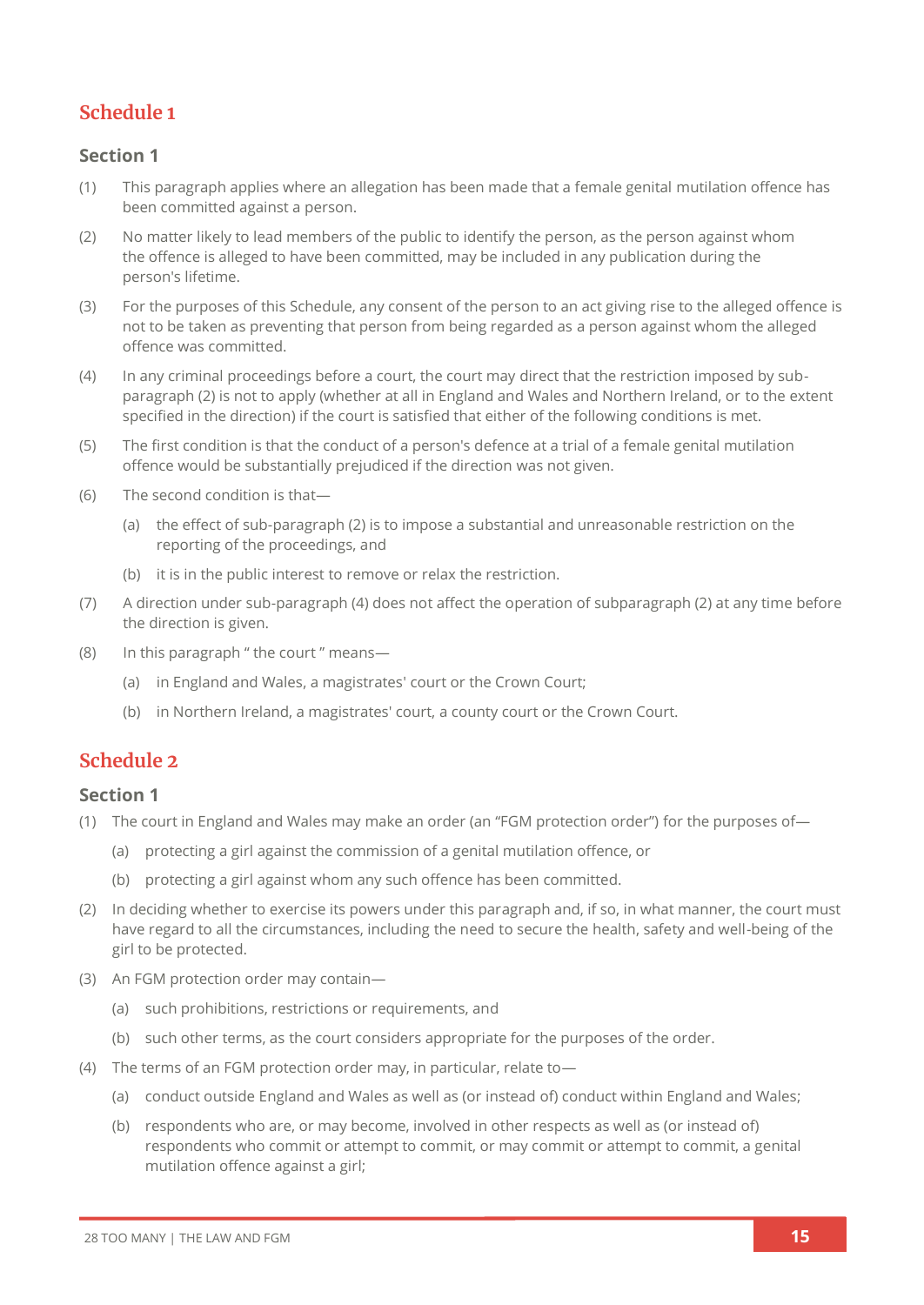- (c) other persons who are, or may become, involved in other respects as well as respondents of any kind.
- (5) For the purposes of sub-paragraph (4) examples of involvement in other respects are—
	- (a) aiding, abetting, counselling, procuring, encouraging or assisting another person to commit, or attempt to commit, a genital mutilation offence against a girl;
	- (b) conspiring to commit, or to attempt to commit, such an offence.
- (6) An FGM protection order may be made for a specified period or until varied or discharged (see paragraph 6).

- (1) The court may make an FGM protection order—
	- (a) on an application being made to it, or
	- (b) without an application being made to it but in the circumstances mentioned in sub-paragraph (6).
- (2) An application may be made by—
	- (a) the girl who is to be protected by the order, or
	- (b) a relevant third party.
- (3) An application may be made by any other person with the leave of the court.
- (4) In deciding whether to grant leave, the court must have regard to all the circumstances including—
	- (a) the applicant's connection with the girl to be protected;
	- (b) the applicant's knowledge of the circumstances of the girl.
- (5) An application under this paragraph may be made in other family proceedings or without any other family proceedings being instituted.
- (6) The circumstances in which the court may make an order without an application being made are where—
	- (a) any other family proceedings are before the court ("the current proceedings"),
	- (b) the court considers that an FGM protection order should be made to protect a girl (whether or not a party to the proceedings), and
	- (c) a person who would be a respondent to any proceedings for an FGM protection order is a party to the current proceedings.
- (7) In this paragraph—

"family proceedings" has the same meaning as in Part 4 of the Family Law Act 1996 (see section 63(1) and (2) of that Act), but also includes—

(a) proceedings under the inherent jurisdiction of the High Court in relation to adults,

(b) proceedings in which the court has made an emergency protection order under section 44 of the Children Act 1989 which includes an exclusion requirement (as defined in section 44A(3) of that Act), and

- (c) proceedings in which the court has made an order under section 50 of the Children Act 1989 (recovery of abducted children etc); "relevant third party" means a person specified, or falling within a description of persons specified, by regulations made by the Lord Chancellor (and such regulations may, in particular, specify the Secretary of State).
- (8) Regulations under sub-paragraph (7) are to be made by statutory instrument, and any such instrument is subject to annulment in pursuance of a resolution of either House of Parliament.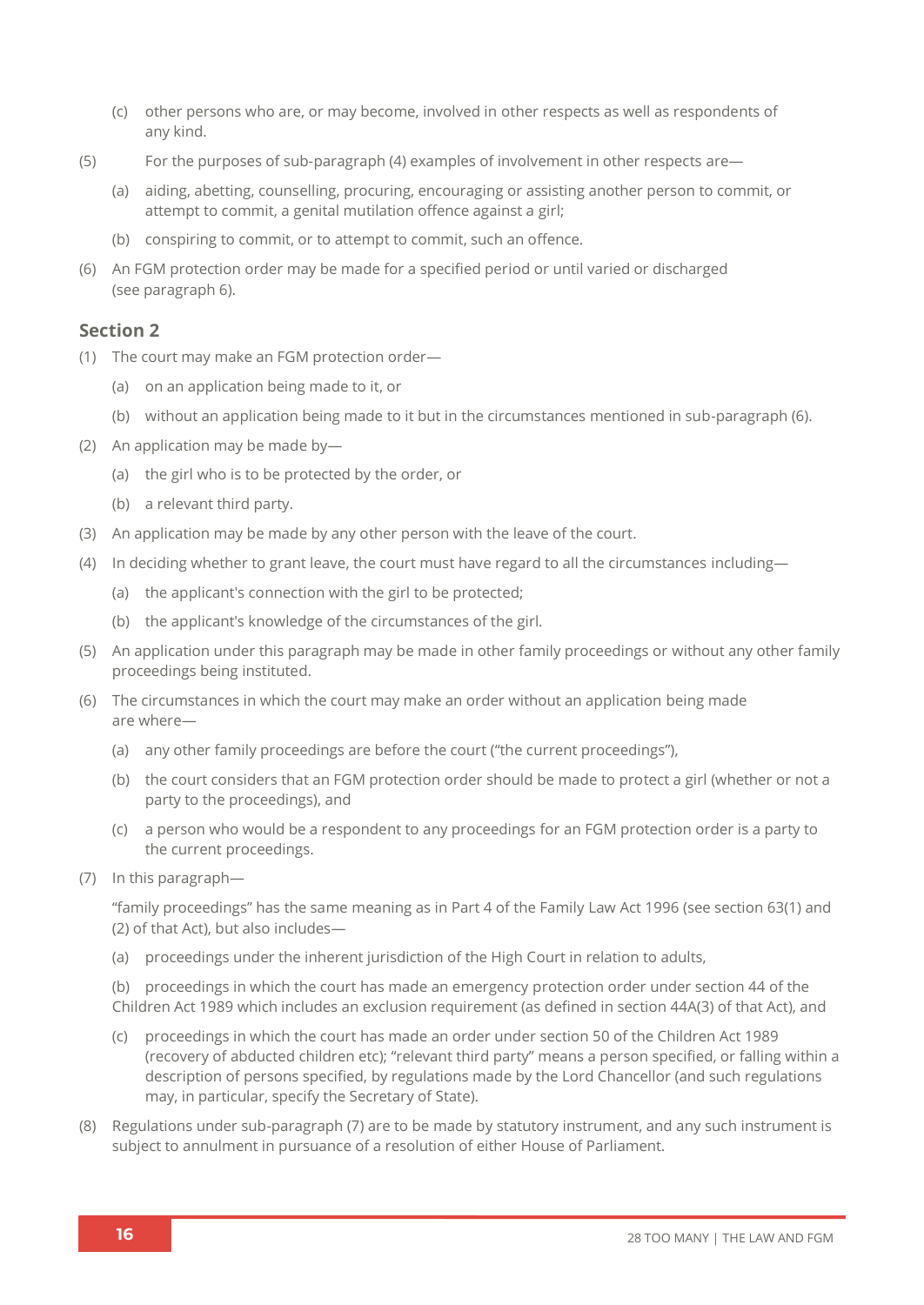- (1) A person who without reasonable excuse does anything that the person is prohibited from doing by an FGM protection order is guilty of an offence.
- (2) In the case of an FGM protection order made by virtue of paragraph 5(1), a person can be guilty of an offence under this paragraph only in respect of conduct engaged in at a time when the person was aware of the existence of the order.
- (3) Where a person is convicted of an offence under this paragraph in respect of any conduct, the conduct is not punishable as a contempt of court.
- (4) A person cannot be convicted of an offence under this paragraph in respect of any conduct which has been punished as a contempt of court.
- (5) A person guilty of an offence under this paragraph is liable—
	- (a) on conviction on indictment, to imprisonment for a term not exceeding five years, or a fine, or both;
	- (b) on summary conviction, to imprisonment for a term not exceeding 12 months, or a fine, or both.
- (6) A reference in any enactment to proceedings under this Part of this Schedule, or to an order under this Part of this Schedule, does not include a reference to proceedings for an offence under this paragraph or to an order made in proceedings for such an offence.
- (7) "Enactment" includes an enactment contained in subordinate legislation within the meaning of the Interpretation Act 1978.

- (1) The court in Northern Ireland may make an order (an "FGM protection order") for the purposes of—
	- (a) protecting a girl against the commission of a genital mutilation offence, or
	- (b) protecting a girl against whom any such offence has been committed.
- (2) In deciding whether to exercise its powers under this paragraph and, if so, in what manner, the court must have regard to all the circumstances, including the need to secure the health, safety and well-being of the girl to be protected.
- (3) An FGM protection order may contain—
	- (a) such prohibitions, restrictions or requirements, and
	- (b) such other terms, as the court considers appropriate for the purposes of the order.
- (4) The terms of an FGM protection order may, in particular, relate to—
	- (a) conduct outside Northern Ireland as well as (or instead of) conduct within Northern Ireland;
	- (b) respondents who are, or may become, involved in other respects as well as (or instead of) respondents who commit or attempt to commit, or may commit or attempt to commit, a genital mutilation offence against a girl;
	- (c) other persons who are, or may become, involved in other respects as well as respondents of any kind.
- (5) For the purposes of sub-paragraph (4) examples of involvement in other respects are—
	- (a) aiding, abetting, counselling, procuring, encouraging or assisting another person to commit, or attempt to commit, a genital mutilation offence against a girl;
	- (b) conspiring to commit, or to attempt to commit, such an offence.
- (6) An FGM protection order may be made for a specified period or until varied or discharged (see paragraph 23).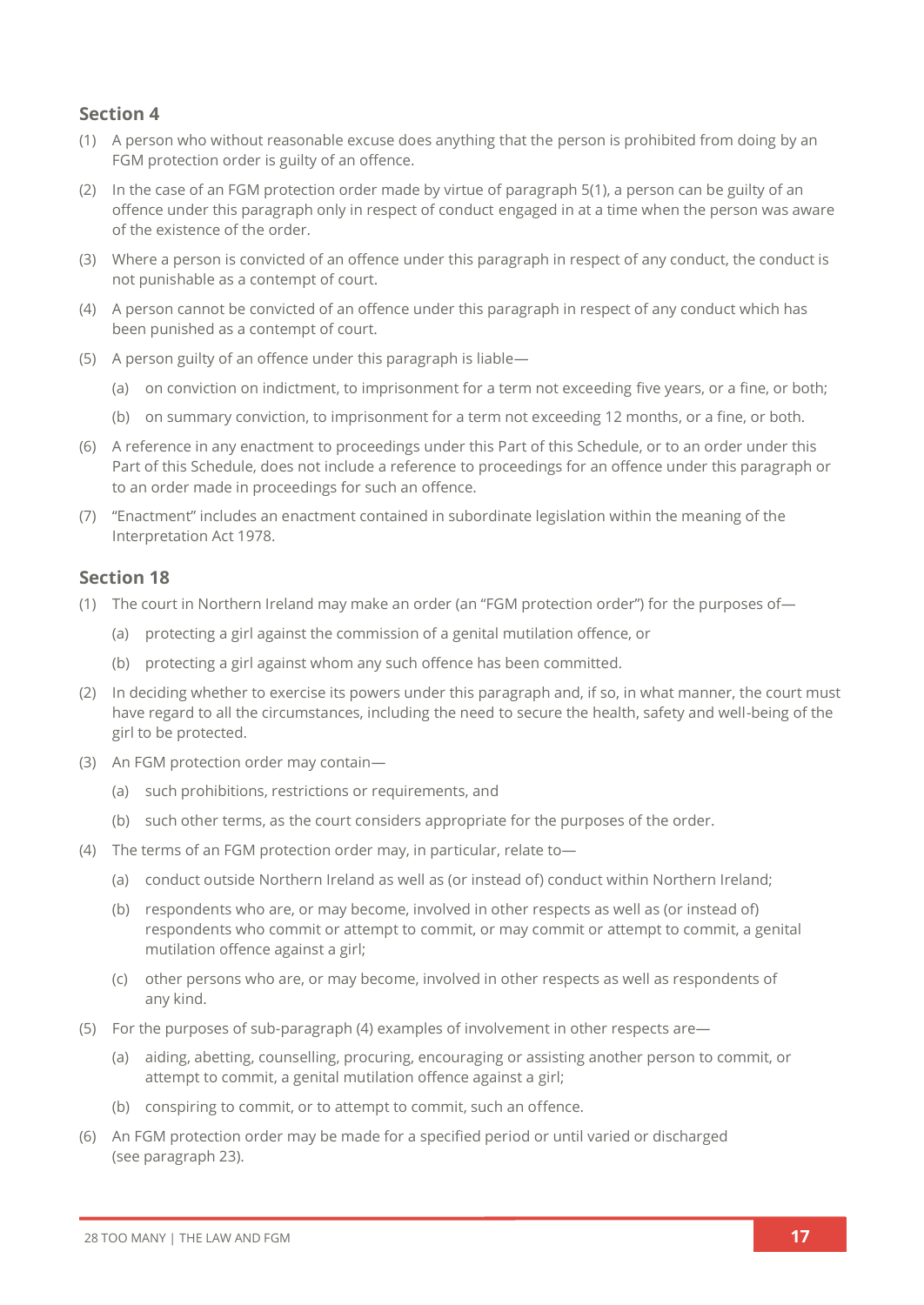- (1) The court may make an FGM protection order—
	- (a) on an application being made to it, or
	- (b) without an application being made to it but in the circumstances mentioned in sub-paragraph (6).
- (2) An application may be made by—
	- (a) the girl who is to be protected by the order, or
	- (b) a relevant third party.
- (3) An application may be made by any other person with the leave of the court.
- (4) In deciding whether to grant leave, the court must have regard to all the circumstances including—
	- (a) the applicant's connection with the girl to be protected;
	- (b) the applicant's knowledge of the circumstances of the girl.
- (5) An application under this paragraph may be made in family proceedings or without any family proceedings being instituted.
- (6) The circumstances in which the court may make an order without an application being made are where—
	- (a) any family proceedings are before the court ("the current proceedings"),
	- (b) the court considers that an FGM protection order should be made to protect a girl (whether or not a party to the proceedings), and

(c) a person who would be a respondent to any proceedings for an FGM protection order is a party to the current proceedings.

(7) In this paragraph—

"family proceedings" has the same meaning as in the Family Homes and Domestic Violence (Northern Ireland) Order 1998 (S.I. 1998/1071 (N.I. 6)) (see Article 2(2) and (3) of that Order), but also includes—

- (a) proceedings under the inherent jurisdiction of the High Court in relation to adults,
- (b) proceedings in which the court has made an emergency protection order under Article 63 of the Children (Northern Ireland) Order 1995 (S.I. 1995/755 (N.I. 2)) which includes an exclusion requirement (as defined in Article 63A of that Order), and
- (c) proceedings in which the court has made an order under Article 69 of that 1995 Order (recovery of abducted children etc); "relevant third party" means a person specified, or falling within a description of persons specified, by order made by the Department of Finance and Personnel (and any such order may, in particular, specify that Department).

- (1) A person who without reasonable excuse does anything that the person is prohibited from doing by an FGM protection order is guilty of an offence.
- (2) A person guilty of an offence under this paragraph is liable—
	- (a) on conviction on indictment, to imprisonment for a term not exceeding five years, or a fine, or both;
	- (b) on summary conviction, to imprisonment for a term not exceeding six months, or a fine not exceeding the statutory maximum, or both.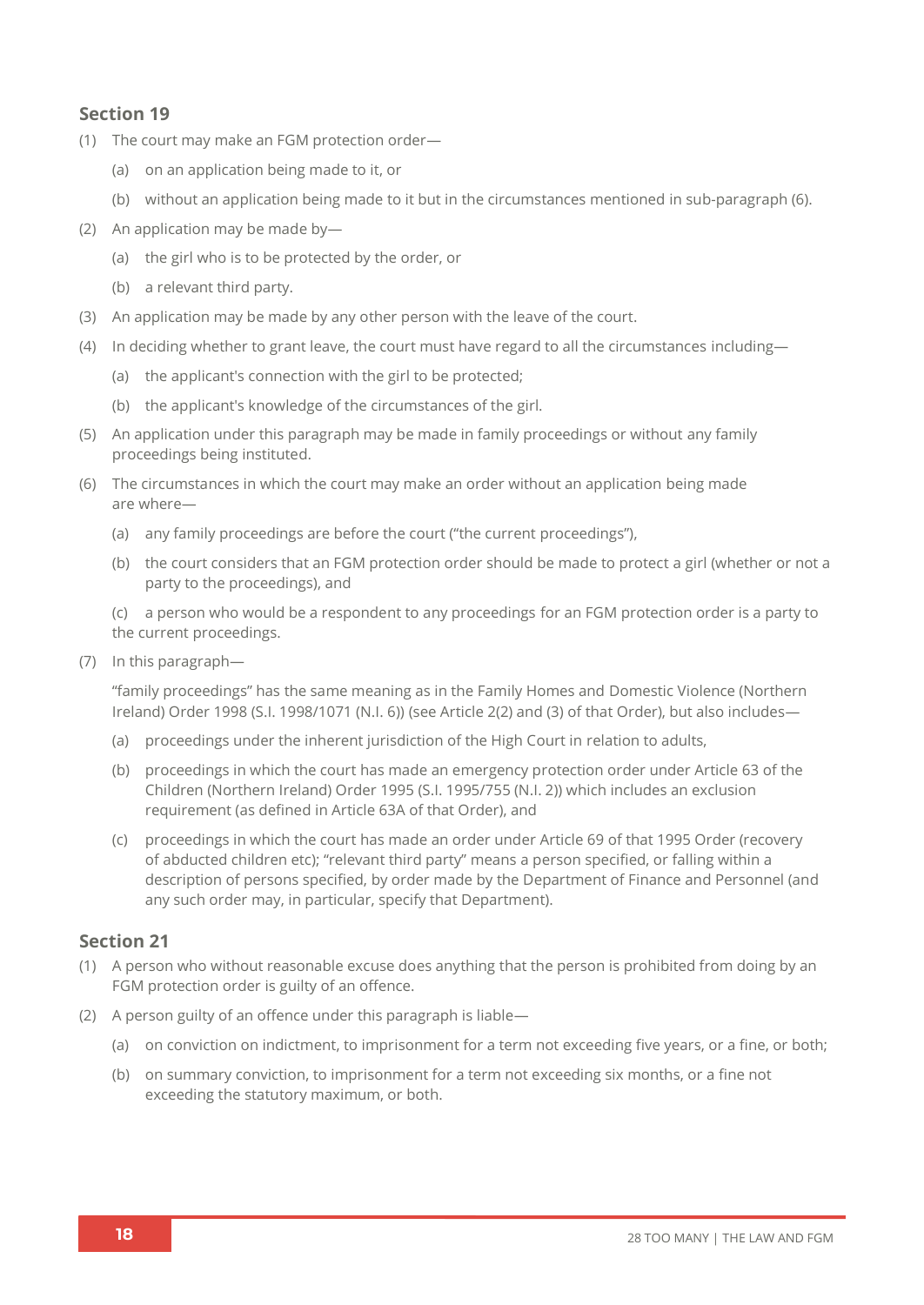# **Prohibition on Female Genital Mutilation (Scotland) Act 2005**

#### **Section 1**

- (1) A person who performs an action mentioned in subsection (2) in relation to the whole or any part of the labia majora, labia minora, prepuce of the clitoris, clitoris or vagina of another person is guilty of an offence.
- (2) Those actions are—
	- (a) excising it;
	- (b) infibulating it; or
	- (c) otherwise mutilating it.
- (3) No offence under subsection (1) is committed by an approved person who performs an action mentioned in subsection (4).
- (4) Those actions are—
	- (a) a surgical operation on another person which is necessary for that other person's physical or mental health; or
	- (b) a surgical operation on another person who is in any stage of labour or has just given birth, for purposes connected with the labour or birth.
- (5) The following are, for the purposes of this Act, approved persons—
	- (a) in relation to an action falling within paragraph (a) of subsection (4), a registered medical practitioner;
	- (b) in relation to an action falling within paragraph (b) of that subsection, a registered medical practitioner, a registered midwife or a person undergoing a course of training with a view to becoming such a practitioner or midwife.
- (6) For the purposes of determining whether an operation is necessary for the mental health of a person, it is immaterial whether that or any other person believes that the operation is required as a matter of custom or ritual.

- (1) A person who aids, abets, counsels, procures or incites—
	- (a) a person to commit an offence under section 1;
	- (b) another person to perform an action mentioned in section 1(2) in relation to the whole or any part of that other person's own labia majora, labia minora, prepuce of the clitoris, clitoris or vagina; or
	- (c) a person who is not a United Kingdom national or United Kingdom resident to do a relevant act of genital mutilation outside the United Kingdom, commits an offence.
- (2) An act is a relevant act of genital mutilation if it would, if done by a United Kingdom national or United Kingdom resident, constitute an offence under section 1.
- (3) No offence under subsection  $(1)(c)$  is committed if the relevant act of genital mutilation—
	- (a) is an action mentioned in section 1(4); and
	- (b) is performed by a person who, in relation to the action, is an approved person or provides services corresponding to those of an approved person.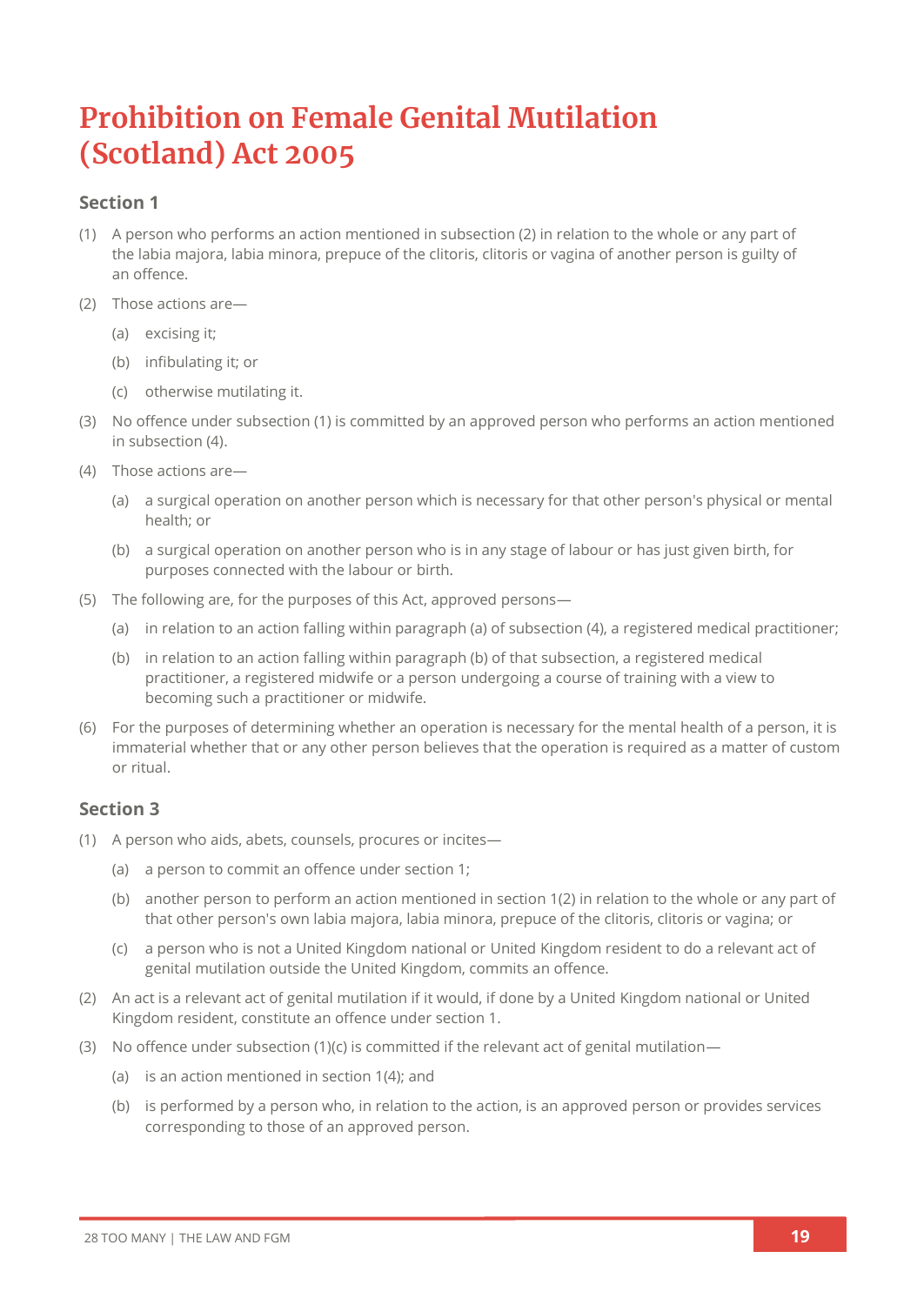- (1) Sections 1 and 3 extend to any act done outside the United Kingdom by a United Kingdom national or United Kingdom resident.
- (2) No offence under section 1 is committed by a person who—
	- (a) outside the United Kingdom, performs an action mentioned in subsection (4) of that section; and
	- (b) in relation to the action, provides services corresponding to those of an approved person.
- (3) If an offence under this Act is committed outside the United Kingdom—
	- (a) it may be treated as having been committed in any place in Scotland; and
	- (b) proceedings may be taken accordingly.

#### **Section 5**

A person guilty of an offence under this Act is liable—

- (a) on conviction on indictment, to imprisonment for a term not exceeding 14 years or a fine (or both);
- (b) on summary conviction, to imprisonment for a term not exceeding six months or a fine not exceeding the statutory maximum (or both).

#### **Section 5A**

- (1) In this Act, a "female genital mutilation protection order" is an order made for one or more of the purposes mentioned in subsection (2).
- (2) The purposes are—
	- (a) to prevent, or reduce the likelihood of, an act of genital mutilation being performed on—
		- (i) a person identified in the order, or
		- (ii) any person falling within a description specified in the order,
	- (b) to protect a person, identified in the order, on whom such an act has been performed,
	- (c) to otherwise prevent, or reduce the likelihood of, an offence under section 1 or section 3 being committed.
- (3) A female genital mutilation protection order may be made—
	- (a) on an application made to a court under section 5C,
	- (b) in civil proceedings before a court by virtue of section 5E(1),
	- (c) in criminal proceedings before a court by virtue of section 5J(2).
- (4) In deciding, under or by virtue of a provision mentioned in subsection (3), whether to make a female genital mutilation protection order and, if so, what order to make, the court must have regard to all the circumstances including the need to secure the health, safety and well-being of any person who would be a protected person were the order made.
- (5) In ascertaining the well-being of such a person, the court must, in particular, have regard to the person's wishes and feelings (so far as reasonably ascertainable) to such extent as the court considers appropriate, taking into account the person's age and understanding.
- (6) Subsection (7) applies where a person who would be a protected person were a female genital mutilation protection order made is not ordinarily resident in Scotland.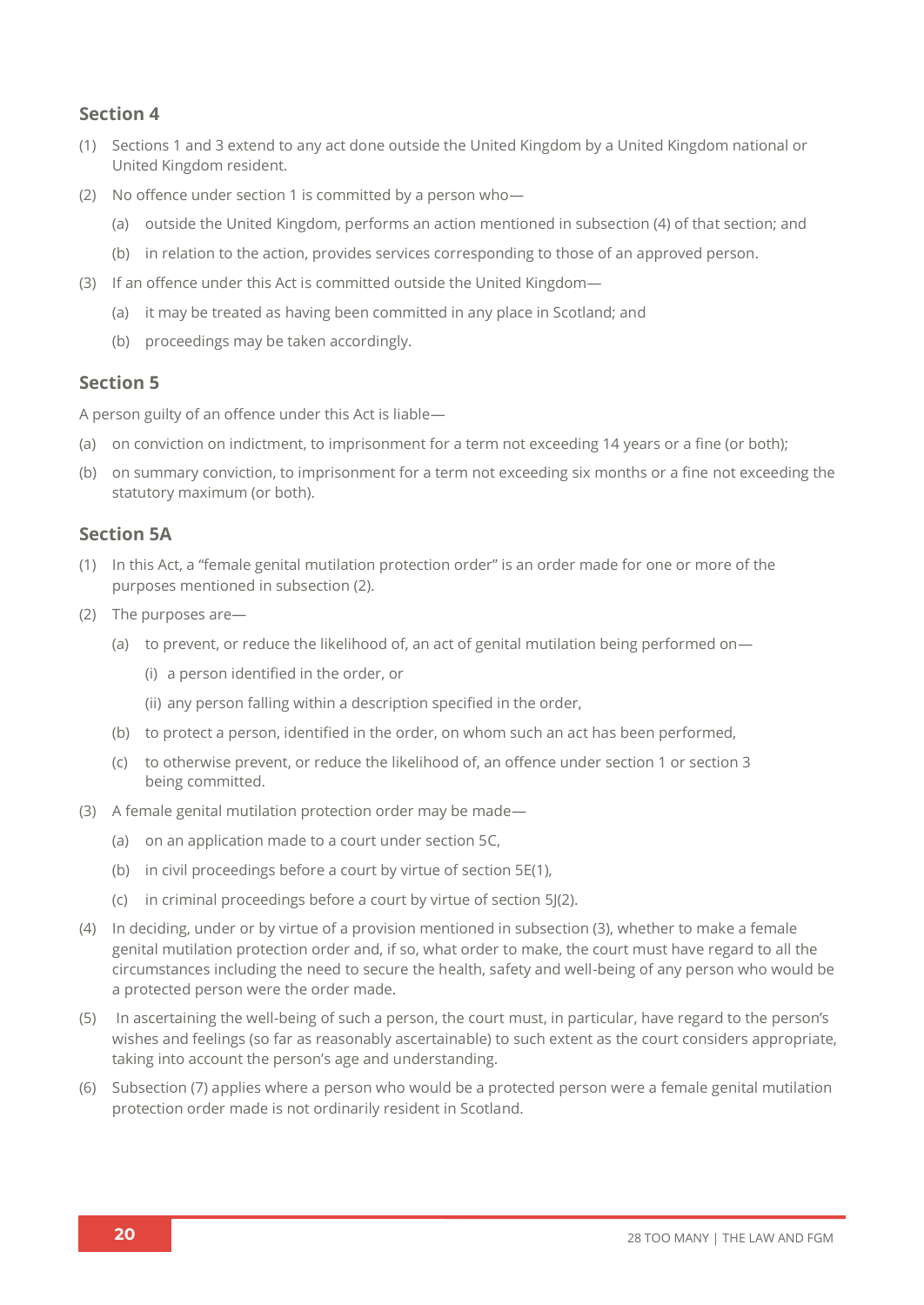- (7) The court may make a female genital mutilation protection order under or by virtue of a provision mentioned in subsection (3) in relation to a person mentioned in subsection (6) only where the person is in Scotland when the order is applied for or, as the case may be, made.
- (8) In this Act—

"an act of genital mutilation"—

- (a) means an action mentioned in section 1(2) performed in relation to the whole or any part of a person's genitals mentioned in section 1(1), other than an action mentioned in section 1(4)—
	- (i) performed by an approved person, or
	- (ii) performed outside the United Kingdom by an approved person or by a person who provides services corresponding to those of an approved person,
- (b) includes an action mentioned in section 1(2) performed by a person in relation to the whole or any part of that person's own genitals mentioned in section 1(1) but only in the circumstances mentioned in section 3(1)(b),

"protected person" means a person identified in the order as mentioned in subsection (2)(a)(i) or (b).

#### **Section 5B**

- (1) A female genital mutilation protection order may contain such—
	- (a) prohibitions, restrictions or requirements, and
	- (b) other provisions, as the court considers appropriate for the purposes of the order.
- (2) The terms of such an order may, in particular, relate to—
	- (a) conduct outside (as well as, or instead of, conduct within) Scotland,
	- (b) persons who have committed, or may attempt to commit, an offence under section 1 or section 3,
	- (c) persons who are, or may become, involved in the commission of an offence under section 1 or section 3 in other respects.
- (3) A female genital mutilation protection order may, among other things, require a person—
	- (a) to take the protected person to a place of safety designated in the order,
	- (b) to bring the protected person to a court at such time and place as the court making the order may specify,
	- (c) to bring the protected person to any other place at such time and for such purpose as the court making the order may specify,
	- (d) to refrain from violent, threatening or intimidating conduct (whether against the protected person or any other person),
	- (e) who is a person such as is mentioned in subsection  $(2)(b)$  or  $(c)$ , to appear in court,
	- (f) to disclose, if known, the whereabouts of such a person or the protected person,
	- (g) to refrain from taking the protected person from, or to, such place as the court may specify,
	- (h) to facilitate or otherwise enable the protected person or another person to return or go to such place as the court may specify within such period as may be so specified,
		- (i) to submit to the court such documents (including passports, birth certificates or other documents identifying the person and travel documents) as the court may specify,
		- (j) to provide the court with such other information as it may specify.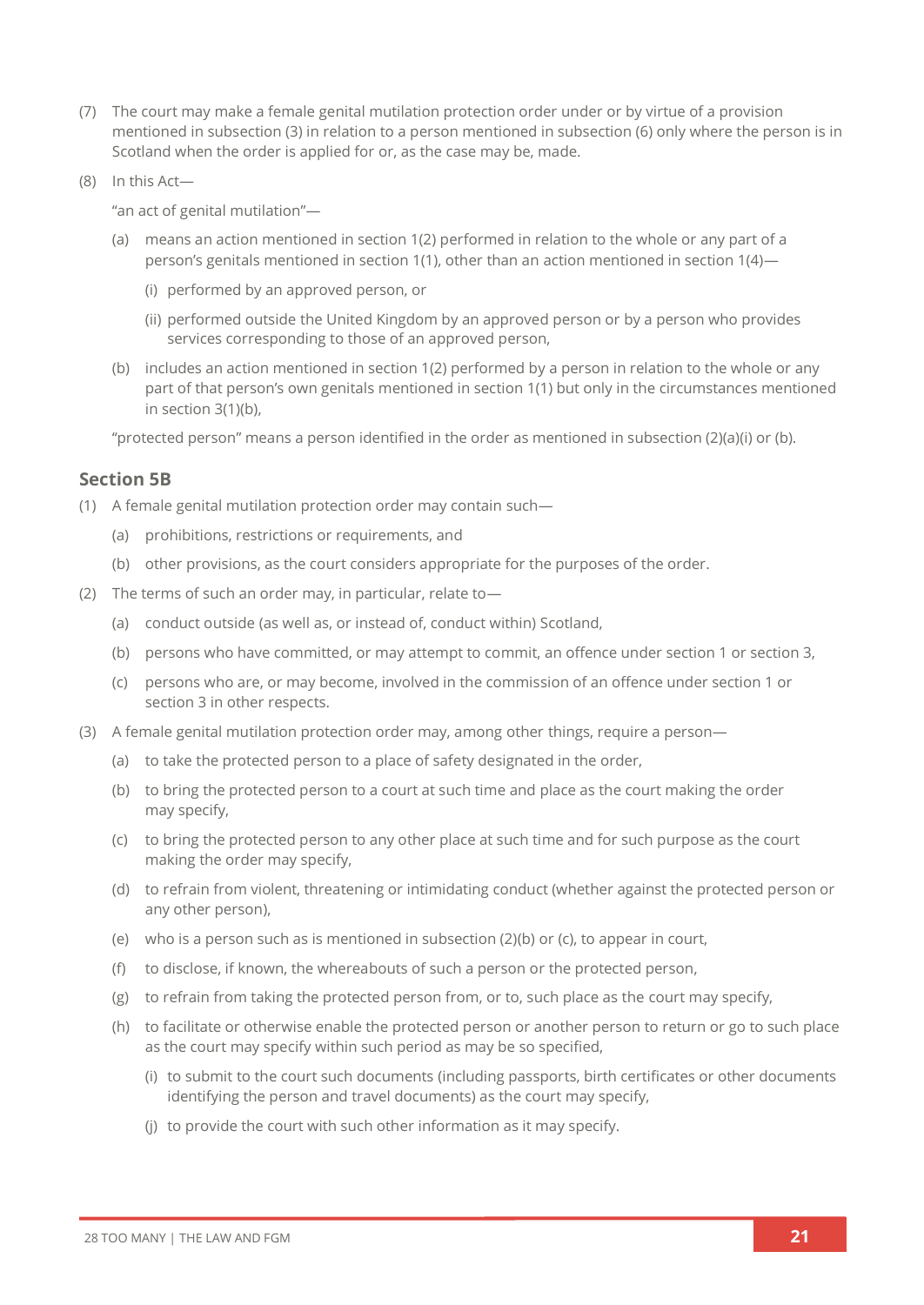- (4) A female genital mutilation protection order may, among other things, also require a Scottish public authority to consider what support and assistance the authority may be able, in exercise of its functions, to provide to the protected person or another person.
- (5) But a requirement mentioned in subsection (4) may be included in the female genital mutilation protection order only where a person—
- (a) who is a party to the proceedings for the order, or
	- (b) who, in the case of such an order made by virtue of section 5E or 5F, would have been a party to such proceedings, requests the court to do so.
- (6) Where a requirement mentioned in subsection (4) is included in a female genital mutilation protection order, the Scottish public authority to whom the requirement applies must, so far as reasonably practicable, provide such support and assistance as the authority considers appropriate.
- (7) For the purposes of subsection (2)(c), examples of involvement in other respects are—
	- (a) conspiring to commit an offence under section 1 or section 3,
	- (b) aiding, abetting, counselling, procuring or inciting another person to commit an offence under section 3.

#### **Section 5C**

- (1) The court may, on an application to it under this section, make a female genital mutilation protection order.
- (2) The following persons may apply to the court for a female genital mutilation protection order—
	- (a) a person on whom there is a risk of an act of genital mutilation being performed,
	- (b) a person on whom such an act has been performed,
	- (c) the Lord Advocate,
	- (d) a relevant local authority,
	- (e) the chief constable,
	- (f) with the leave of the court only, any other person.
- (3) The court may permit a person mentioned in subsection (2) to be a party to proceedings relating to an application made by another person mentioned in subsection (2).
- (4) In deciding whether to grant a person ("the applicant") leave as referred to in subsection (2)(f) or, as the case may be, to allow the applicant to be a party to proceedings relating to an application made by another person, the court must have regard to all the circumstances including (where applicable)—
	- (a) the applicant's connection with a person who would be a protected person were the order made,
	- (b) the applicant's knowledge of such a person and the person's circumstances,
	- (c) the wishes and feelings of such a person so far as they are reasonably ascertainable,
	- (d) in a case where leave to apply is being sought, any reason why the application is being made by the applicant and not such a person.
- (5) The court need only have regard to a person's wishes and feelings as mentioned in subsection (4)(c) so far as it considers it appropriate, on the basis of the person's age and understanding, to do so.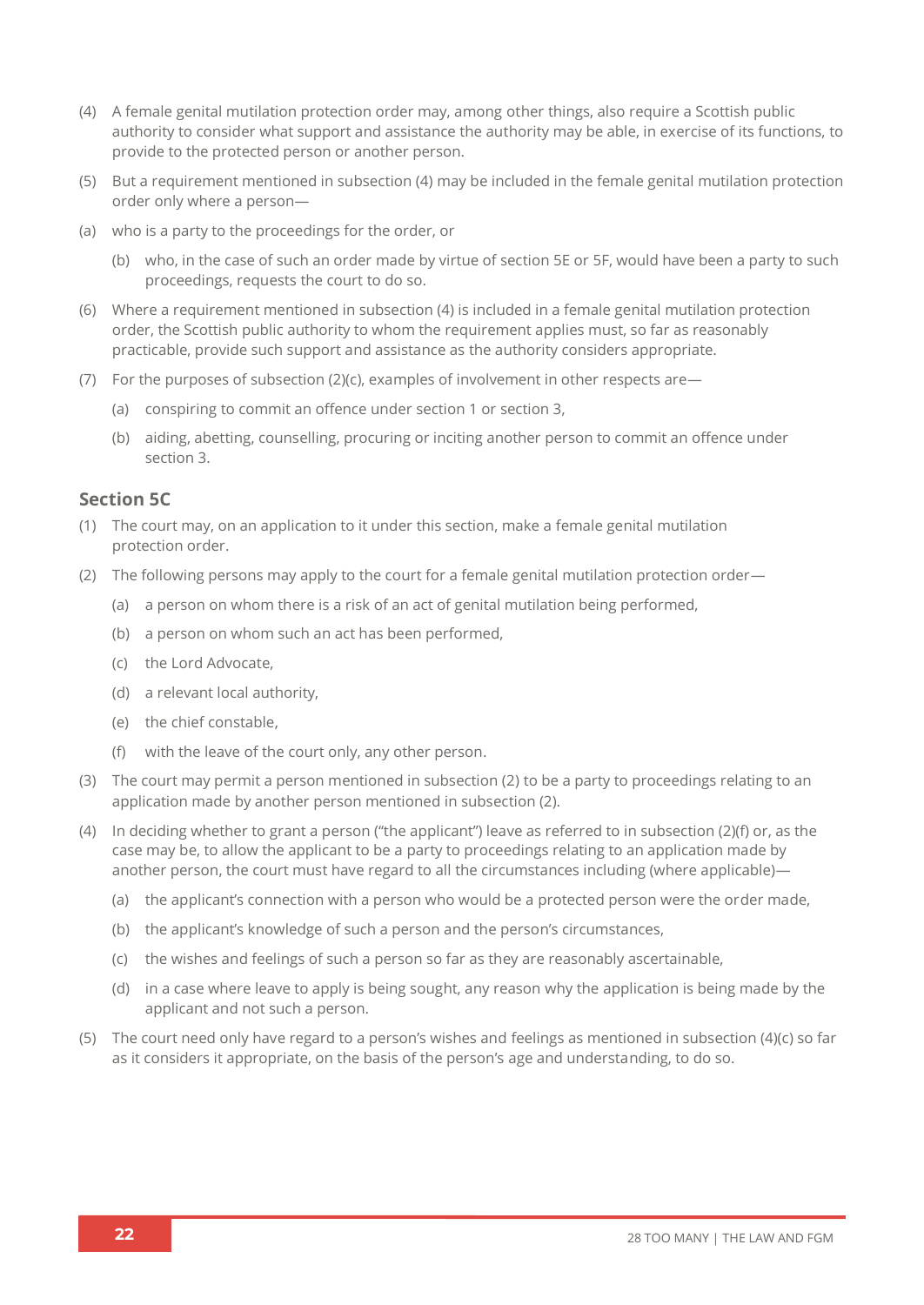- (6) In this Act, a "relevant local authority" is—
	- (a) in the case of an application for a female genital mutilation protection order, the local authority in whose area—
		- (i) a person, who would be a protected person were such an order made, is present, or
		- (ii) a person, who would be a person falling within a description specified in such an order (as mentioned in section 5A(2)(a) (ii)) were the order made, is present or is likely to be present,
	- (b) in any other case, the local authority in whose area—
		- (i) a protected person is present, or
		- (ii) a person falling within a description specified in such an order (as mentioned in section 5A(2)(a)(ii)) is present or is likely to be present.

#### **Section 5E**

- (1) The court may make a female genital mutilation protection order without an application being made to it where—
	- (a) civil proceedings are before the court,
	- (b) the court considers that such an order should be made, and
	- (c) a person who would be affected by the order (other than a person who would be a protected person were the order made) is a party to the civil proceedings.
- (2) The court may also make a female genital mutilation protection order under subsection (1) despite the fact that no person who would be affected by the order is a party to the civil proceedings.
- (3) The court may make a female genital mutilation protection order under this section—
	- (a) at the request of a party to the civil proceedings, or
	- (b) without such a request having been made.
- (4) Where a female genital mutilation protection order is made by virtue of subsection (2), the court must give a person who is affected by the order an opportunity to make representations about the order—
	- (a) as soon after the order is made as is just and convenient, and
	- (b) at a hearing of which notice has been given to all parties in accordance with rules of court.

#### **Section 5J**

- (1) This section applies where a person is—
	- (a) convicted of an offence under section 1 or section 3,
	- (b) acquitted of such an offence by reason of the special defence set out in section 51A of the Criminal Procedure (Scotland) Act 1995 (criminal responsibility of persons with mental disorder), or
	- (c) found to be unfit for trial under section 53F of that Act and the court determines that the person's actions constitute such an offence.
- (2) The court (whether at first instance, on a remit from another court, or on appeal) may, instead of or in addition to dealing with the person in any other way, make a female genital mutilation protection order in respect of the person.
- (3) The court may make a female genital mutilation protection order—
	- (a) at its own instance, or
	- (b) on the motion of the prosecutor.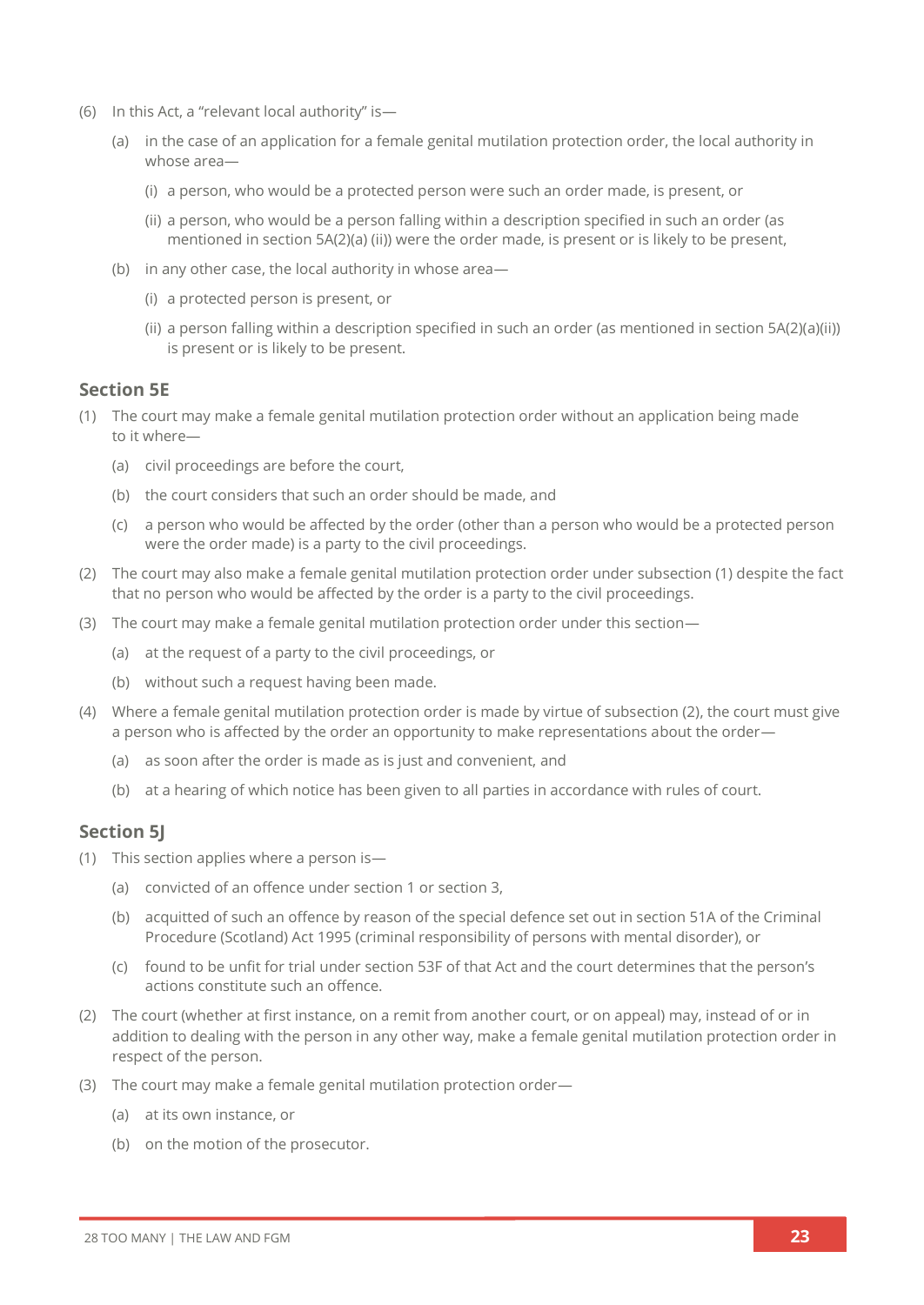- (4) A female genital mutilation protection order made under subsection (2) may be appealed against as if the order were a sentence.
- (5) On such an appeal being made, the court may suspend the order appealed against pending the disposal of the appeal.
- (6) For the purposes of this Act (other than this section), a female genital mutilation protection order made under subsection (2) is to be treated as having been made by the sheriff in civil proceedings by virtue of section 5E(1).
- (7) In this section and in section 5K, "the court" means the High Court, the Sheriff Appeal Court or, as the case may be, the sheriff.

#### **Section 5L**

- (1) A female genital mutilation protection order has effect—
	- (a) where the order specifies a period for which it is to have effect, until the expiry of that period (unless the order is discharged under section 5M),
	- (b) where no such period is specified, until the order is discharged under section 5M.
- (2) Where different periods are specified in the order relating to—
	- (a) different provisions of the order, or
	- (b) different persons, the order has effect until the expiry of the latest of those periods.
- (3) Where—
	- (a) one or more periods are specified in the order, and
	- (b) the order contains a provision in respect of which no time period for which it is to have effect is so specified,

(c) the order has effect until it is discharged under section 5M (unless the order is varied under that section so as to remove the provision).

- (4) References in this section and in sections 5M and 5N to an order which specifies a period for which it is to have effect include references to—
	- (a) an order varied under section 5M to specify such a period or to shorten a period previously specified, and
	- (b) an order extended under section 5N.

#### **Section 5Q**

- (1) A person commits an offence if the person knowingly and without reasonable excuse—
	- (a) does anything which the person is prohibited from doing by a female genital mutilation protection order, or
	- (b) fails to do something which the person is required to do by such an order.
- (2) A person commits an offence if the person knowingly and without reasonable excuse aids, abets, counsels, procures or incites another person—
	- (a) to do anything the other person is prohibited from doing by a female genital mutilation protection order, or
	- (b) to fail to do something which the other person is required to do by such an order.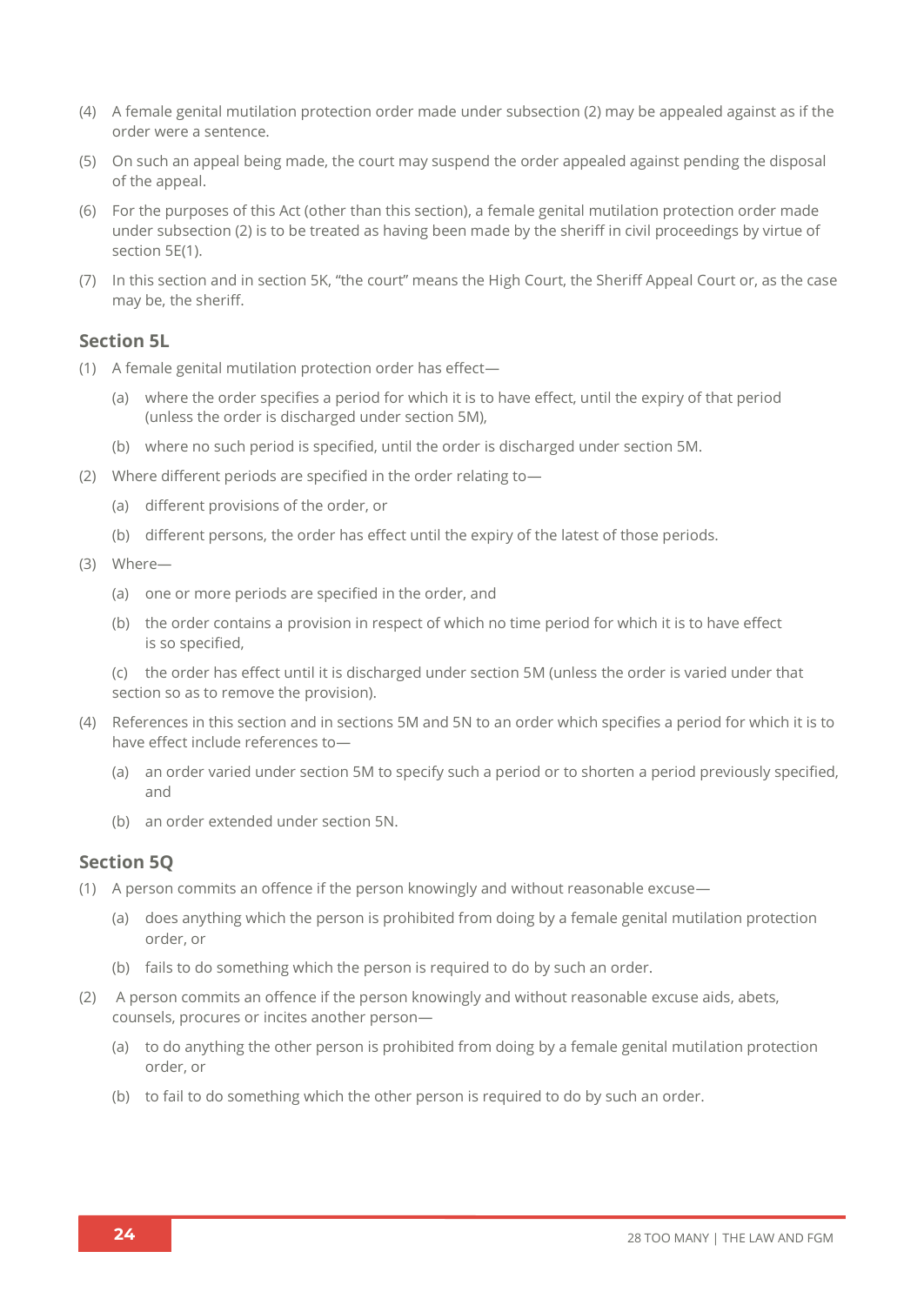- (3) A person commits an offence if the person—
	- (a) knows that another person is prohibited from doing something by a female genital mutilation p protection order, and
	- (b) without reasonable excuse, the person does the prohibited thing.
- (4) A person commits an offence if the person—
	- (a) knows that another person is required to do something by a female genital mutilation protection order, and
	- (b) without reasonable excuse, prevents or hinders the person from doing the thing required.
- (5) A person may be prosecuted, tried and punished for an offence under this section in respect of any conduct or failure to act which occurred outside Scotland—
	- (a) in any sheriff court district in which the person is apprehended or in custody, or
	- (b) in such sheriff court district as the Lord Advocate may determine, as if the offence had been committed in that district (and the offence is, for all purposes incidental to or consequential on the trial or punishment, to be deemed to have been committed in that district).
- (6) Where a person is convicted of an offence under this section in respect of any conduct or failure to act, the conduct or failure is not punishable as a contempt of court.
- (7) A person who commits an offence under this section is liable—
	- (a) on summary conviction, to imprisonment for a term not exceeding 12 months or a fine not exceeding the statutory maximum (or both),
	- (b) on conviction on indictment, to imprisonment for a term not exceeding 5 years or a fine (or both).

- 2 City University London and Equality Now (2015) *Prevalence of Female Genital Mutilation in England and Wales: National and Local Estimates*, pp.5 & 6. Available at [https://www.city.ac.uk/\\_\\_data/assets/pdf\\_file/0008/563219/FGM-statistics-final-report-21-07-15-released](https://www.city.ac.uk/__data/assets/pdf_file/0008/563219/FGM-statistics-final-report-21-07-15-released-text.pdf)[text.pdf](https://www.city.ac.uk/__data/assets/pdf_file/0008/563219/FGM-statistics-final-report-21-07-15-released-text.pdf) (accessed 17 May 2021).
- 3 *Ibid*., pp.14–16.
- 4 Home Office (2011) *Female genital mutilation: resource pack* (updated 11 February 2021). Available at [https://www.gov.uk/government/publications/female-genital-mutilation-resource-pack/female-genital](https://www.gov.uk/government/publications/female-genital-mutilation-resource-pack/female-genital-mutilation-resource-pack#legislation)[mutilation-resource-pack#legislation](https://www.gov.uk/government/publications/female-genital-mutilation-resource-pack/female-genital-mutilation-resource-pack#legislation) (accessed 17 May 2021).
	- National FGM Centre (2021) *About Us*. Available at<http://nationalfgmcentre.org.uk/about-us/> (accessed 17 May 2021).
- 5 BBC News (2019) *FGM: Mother guilty of genital mutilation of daughter* (1 February). Available at <https://www.bbc.com/news/uk-england-47094707> (accessed 17 May 2021).

<sup>1</sup> Office for National Statistics (2021) *Overview of the UK population: January 2021*. Available at [https://www.ons.gov.uk/peoplepopulationandcommunity/populationandmigration/populationestimates/arti](https://www.ons.gov.uk/peoplepopulationandcommunity/populationandmigration/populationestimates/articles/overviewoftheukpopulation/january2021) [cles/overviewoftheukpopulation/january2021](https://www.ons.gov.uk/peoplepopulationandcommunity/populationandmigration/populationestimates/articles/overviewoftheukpopulation/january2021) (accessed 17 May 2021).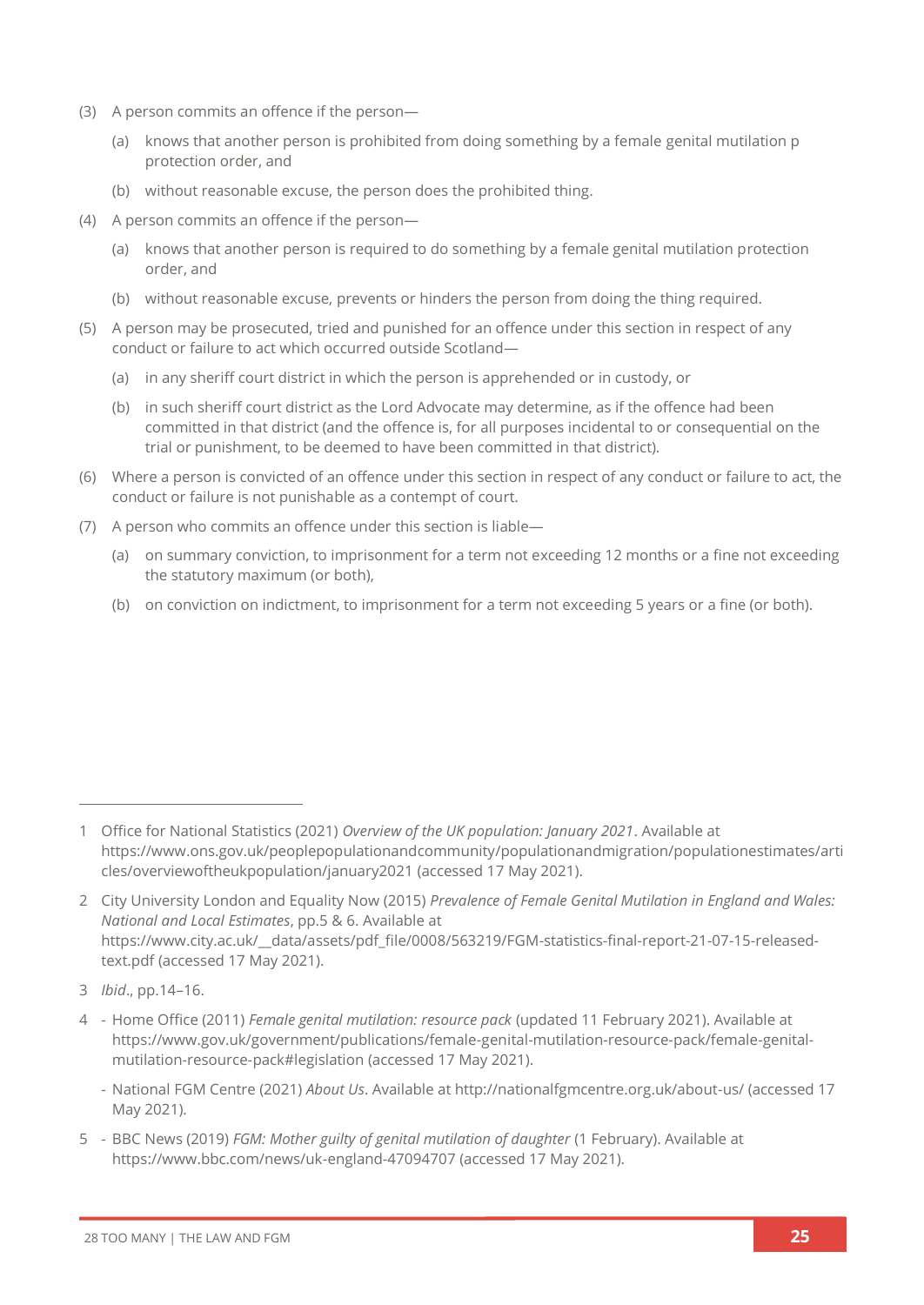- The Honourable Mrs Justice Whipple DBE, in the Central Criminal Court R v N (Female Genital Mutilation) (2019) *Sentencing Remarks of Mrs Justice Whipple*, 8 March.
- 6 *International Covenant on Civil and Political Rights* (1966) United Nations Treaty Collection: Status of Treaties*.* Available a[t https://treaties.un.org/Pages/](https://treaties.un.org/Pages/ViewDetails.aspx?src=TREATY&mtdsg_no=IV-4&chapter=4&clang=_en) [ViewDetails.aspx?src=TREATY&mtdsg\\_no=IV-4&chapter=4&clang=\\_en](https://treaties.un.org/Pages/ViewDetails.aspx?src=TREATY&mtdsg_no=IV-4&chapter=4&clang=_en) (accessed 17 May 2021).
- 7 *International Covenant on Economic, Social and Cultural Rights* (1966) United Nations Treaty Collection: Status of Treaties. Available at [https://treaties.un.org/Pages/](https://treaties.un.org/Pages/ViewDetails.aspx?src=TREATY&mtdsg_no=IV-3&chapter=4) [ViewDetails.aspx?src=TREATY&mtdsg\\_no=IV-3&chapter=4](https://treaties.un.org/Pages/ViewDetails.aspx?src=TREATY&mtdsg_no=IV-3&chapter=4) (accessed 17 May 2021).
- 8 *Convention on the Elimination of All Forms of Discrimination Against Women* (1979) United Nations Treaty Collection: Status of Treaties. Available at [https://treaties.un.org/Pages/](https://treaties.un.org/Pages/ViewDetails.aspx?src=IND&mtdsg_no=IV-8&chapter=4&clang=_en#9) [ViewDetails.aspx?src=IND&mtdsg\\_no=IV-8&chapter=4&clang=\\_en#9](https://treaties.un.org/Pages/ViewDetails.aspx?src=IND&mtdsg_no=IV-8&chapter=4&clang=_en#9) (accessed 17 May 2021).
- 9 *Convention on the Rights of the Child* (1989) United Nation Treaty Collection: Status of Treaties. Available at [https://treaties.un.org/pages/ViewDetails.aspx?src=TREATY&mtdsg\\_no=IV-11&chapter=4&clang=\\_en](https://treaties.un.org/pages/ViewDetails.aspx?src=TREATY&mtdsg_no=IV-11&chapter=4&clang=_en) (accessed 17 May 2021).
- 10 Council of Europe (2021) Chart of signatures and ratifications of Treaty 210, Convention on preventing and combating violence against women and domestic violence. Available at [https://www.coe.int/en/web/conventions/full-list/-/conventions/treaty/197/](https://www.coe.int/en/web/conventions/full-list/-/conventions/treaty/197/?module=signatures-by-treaty&treatynum=210) [?module=signatures-by-treaty&treatynum=210](https://www.coe.int/en/web/conventions/full-list/-/conventions/treaty/197/?module=signatures-by-treaty&treatynum=210) (accessed 17 May 2021).
- 11 Council of Europe (2021) *Chart of Signatures and Ratifications of Treaty 005, Convention for the Protection of Human Rights and Fundamental Freedoms*. Available a[t coe.int/en/web/conventions/full-list/-](file://///Users/seancallaghan/Downloads/coe.int/en/web/conventions/full-list/-/conventions/treaty/005/signatures%253fmodule=signatures-by-treaty&treatynum=005) [/conventions/treaty/005/](file://///Users/seancallaghan/Downloads/coe.int/en/web/conventions/full-list/-/conventions/treaty/005/signatures%253fmodule=signatures-by-treaty&treatynum=005) [signatures?module=signatures-by-treaty&treatynum=005](file://///Users/seancallaghan/Downloads/coe.int/en/web/conventions/full-list/-/conventions/treaty/005/signatures%253fmodule=signatures-by-treaty&treatynum=005) (accessed 17 May 2021).
	- Council of Europe (2021) *Reservations and Declarations for Treaty 005, Convention for the Protection of Human Rights and Fundamental Freedoms*. Available at [https://www.coe.int/en/web/conventions/full-list/-](https://www.coe.int/en/web/conventions/full-list/-/conventions/treaty/005/?module=declarations-by-treaty&numSte=005&codeNature=0) [/conventions/treaty/005/](https://www.coe.int/en/web/conventions/full-list/-/conventions/treaty/005/?module=declarations-by-treaty&numSte=005&codeNature=0)

[?module=declarations-by-treaty&numSte=005&codeNature=0](https://www.coe.int/en/web/conventions/full-list/-/conventions/treaty/005/?module=declarations-by-treaty&numSte=005&codeNature=0) (accessed 17 May 2021).

#### *Cover images:*

*Image of London from Canva stock library. Portrait of girl from www.shutterstock.com, image ID: 551319196. Please note that the use of a photograph of any girl or woman in this report does not imply that she has, nor has not, undergone FGM.*